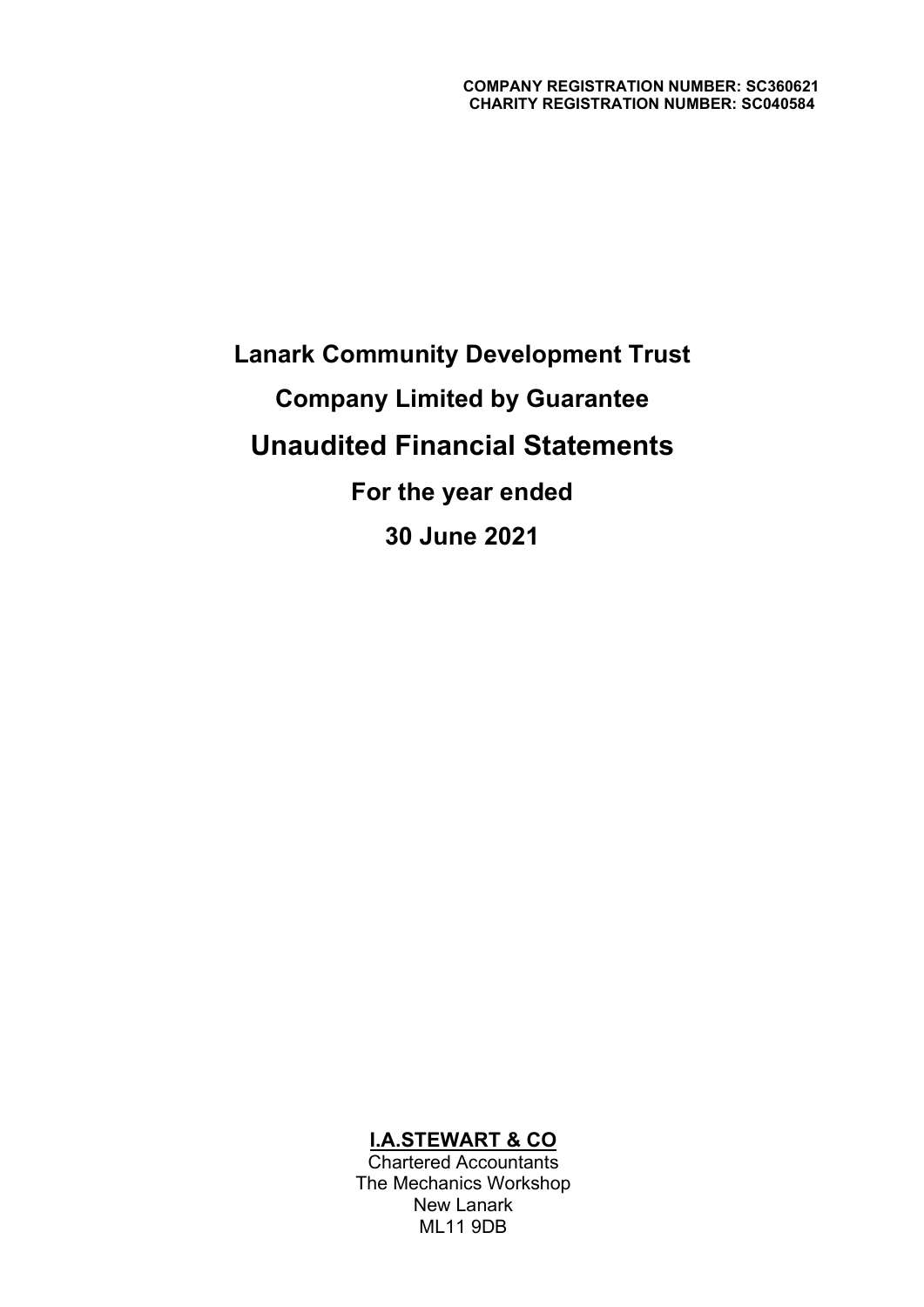## Company Limited by Guarantee

## Financial Statements

|                                                                                 | Page |
|---------------------------------------------------------------------------------|------|
| Trustees' annual report (incorporating the director's report)                   | 1    |
| Independent examiner's report to the trustees                                   | 6    |
| Statement of financial activities (including income and<br>expenditure account) | 8    |
| Statement of financial position                                                 | 9    |
| Notes to the financial statements                                               | 10   |
| The following pages do not form part of the financial statements                |      |
| Detailed statement of financial activities                                      | 19   |
| Notes to the detailed statement of financial activities                         | 21   |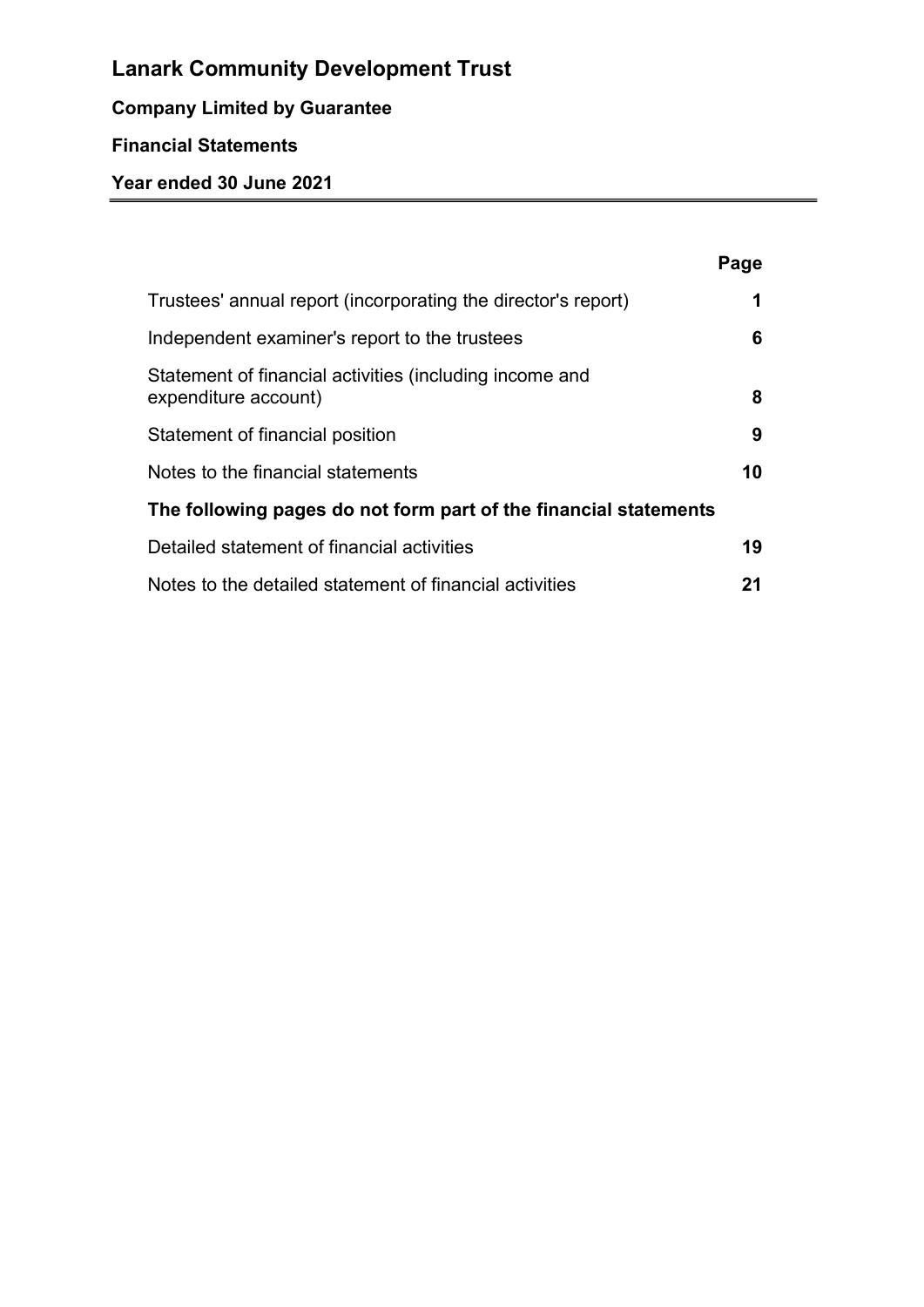## Company Limited by Guarantee

## Trustees' Annual Report (Incorporating the Director's Report)

## Year ended 30 June 2021

The trustees, who are also the directors for the purposes of company law, present their report and the unaudited financial statements of the charity for the year ended 30 June 2021.

#### Reference and administrative details

| <b>Registered charity name</b>            | <b>Lanark Community Development Trust</b>                                                                                                                                                               |
|-------------------------------------------|---------------------------------------------------------------------------------------------------------------------------------------------------------------------------------------------------------|
| <b>Charity registration number</b>        | SC040584                                                                                                                                                                                                |
| <b>Company registration number</b>        | SC360621                                                                                                                                                                                                |
| Principal office and registered<br>office | Castlebank Horticultural Centre<br>St Patricks Road<br>Lanark<br><b>ML11 9EG</b><br>Scotland                                                                                                            |
| The trustees                              | Mr F C Gunning<br>Mrs S Russell<br>Mrs E McLean<br>Mr J Cunningham<br>Cnclr J Marrs<br>Mr G McLeish<br>Mr I W Leitch<br>Mrs L Swan<br>Mr W G U'ren<br>Mrs J Masters<br>Mr A Sheridan<br>Mr S R McCauley |
| <b>Bankers</b>                            | <b>Bank of Scotland</b><br>23 Bloomgate<br>Lanark<br><b>ML11 9EZ</b>                                                                                                                                    |
| <b>Company secretary</b>                  | Mr T Anderson                                                                                                                                                                                           |
| Independent examiner                      | Russell Watson Member of the Institute of Chartered Accountants<br>of Scotland I. A. Stewart & Co.<br>The Mechanics Workshop<br>New Lanark<br><b>ML11 9DB</b>                                           |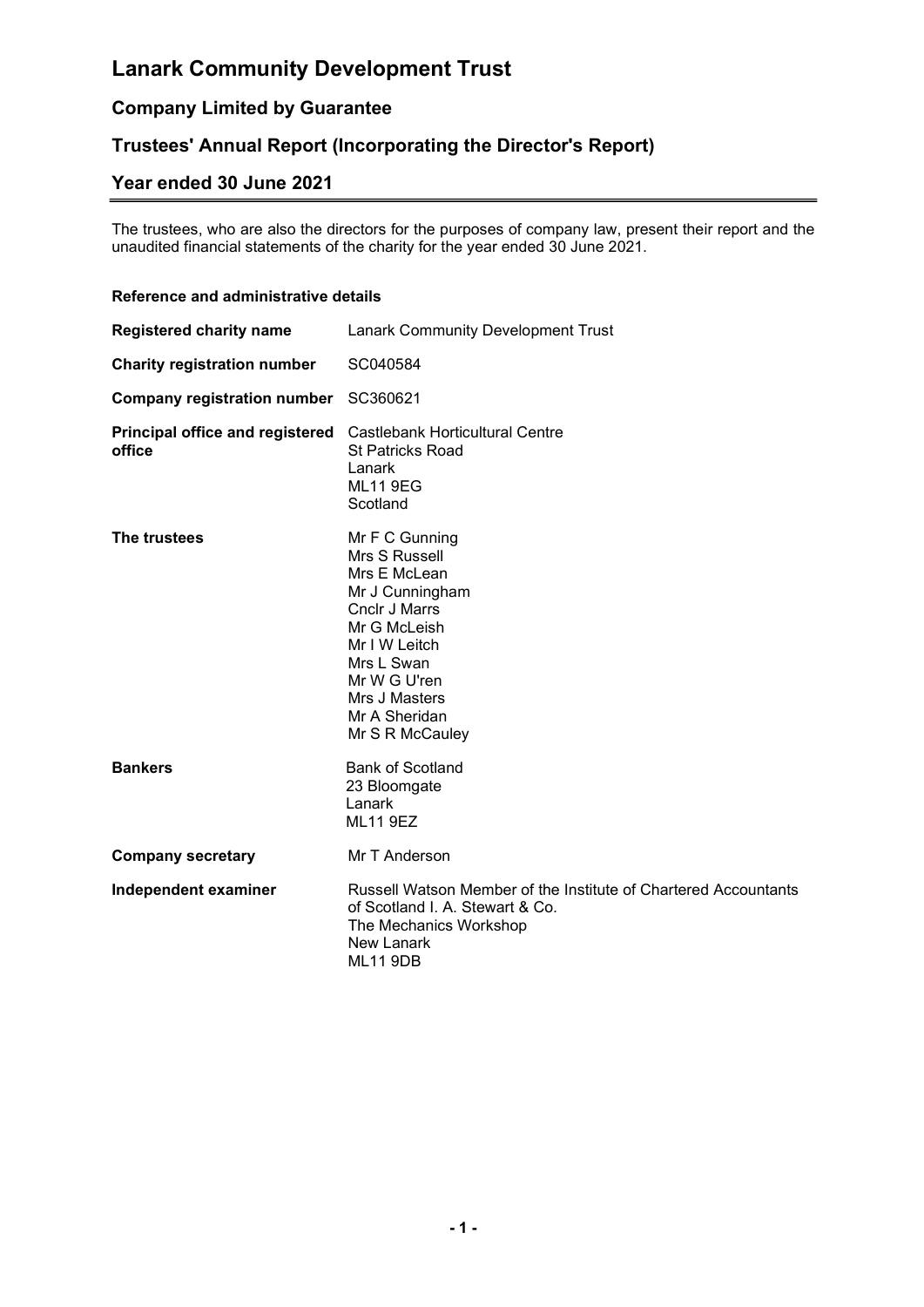## Company Limited by Guarantee

## Trustees' Annual Report (Incorporating the Director's Report) (continued)

### Year ended 30 June 2021

#### Structure, governance and management

The Lanark Community Development Trust is a charitable company limited by guarantee. The company's constitution is its Memorandum and Articles of Association, which details the purpose and administration arrangements of the charity. The structure of the company consists of its members, who have the right to attend the annual general meeting and elect people to serve as trustees, and the trustees who generally control and supervise the activities of the company and monitor its financial position.

The members of the company shall consist of the subscribers to the Memorandum of Association. Categories of membership include 'full membership' or 'associate membership'. The minimum number of full members is 20 which must exceed the number of associate members. The trustees consider each application for membership at a trustee's meeting, and may at their discretion refuse to admit any person to membership. The quorum at any general meeting is 10 persons each entitled to one vote, each being a full member. The minimum number of trustees involved in running the day to day business of the charity shall be 9.

The trustees have considered the risks to which the charity is exposed and have reviewed those risks and established systems and procedures to manage those risks.

#### Objectives and activities

The Trust is a registered Scottish Charity which has been formed as an umbrella organisation to deliver improvements to the town of Lanark. Its purpose, as recorded in its constitution is to reinforce success in Lanark by finding new activities, encouraging local projects, advancing education and community development and maintaining the historical town of Lanark. The Trust is likely to concentrate on physical improvement projects which currently include parks and community facilities. The Trust will oversee the development of quality projects, source finance and deliver and manage projects in the medium to long term.

#### Achievements and performance

#### Castlebank Horticultural Training Centre Project

Covid lockdown continued to cause havoc to plans at the centre but both the educational gardener and the development manager devised ingenious ways to continue the work of the centre remotely with various zoom meetings and videos, activity packs for children in lockdown and ways for volunteers to work safely in the gardens. Room lets were down substantially but with the easing of lockdown regulations, these are now recovering. Plant and produce sales raised £4,940 and seasonal events a further £1,583. Overall, the horticulture centre made an annual profit of £10,258.

#### **Staffing**

Unfortunately, our Development Manager, Melissa Reilly, left to take up a new post at the end of April 2021. This was a huge blow to the Trust as she had done an excellent job but reflected the difficulty of retaining staff when grant funding offers no long-term security of posts. The Investing in Communities fund which covered the cost of her post agreed to extend the funding until 31 March 2022 which allowed us to appoint a part-time replacement as an Admin Manager for 3 days a week at a reduced salary with the residue being used to contribute to the appointment of SKS Consultancy to work on the Vision for Lanark. Moira Foulds, was a short term appointment to cover basic office admin until David Dalgliesh took up post on 28 June.

With £22,000 funding from a Covid recovery grant, Adapt and Thrive, we were able to appoint Cindy Ramsay as a part-time 'People and Plants' assistant for one year starting in March 2021. This grant also paid for propagation stations, a new irrigation system, sales benches, contactless card machine and payment unit and various covid sanitising equipment.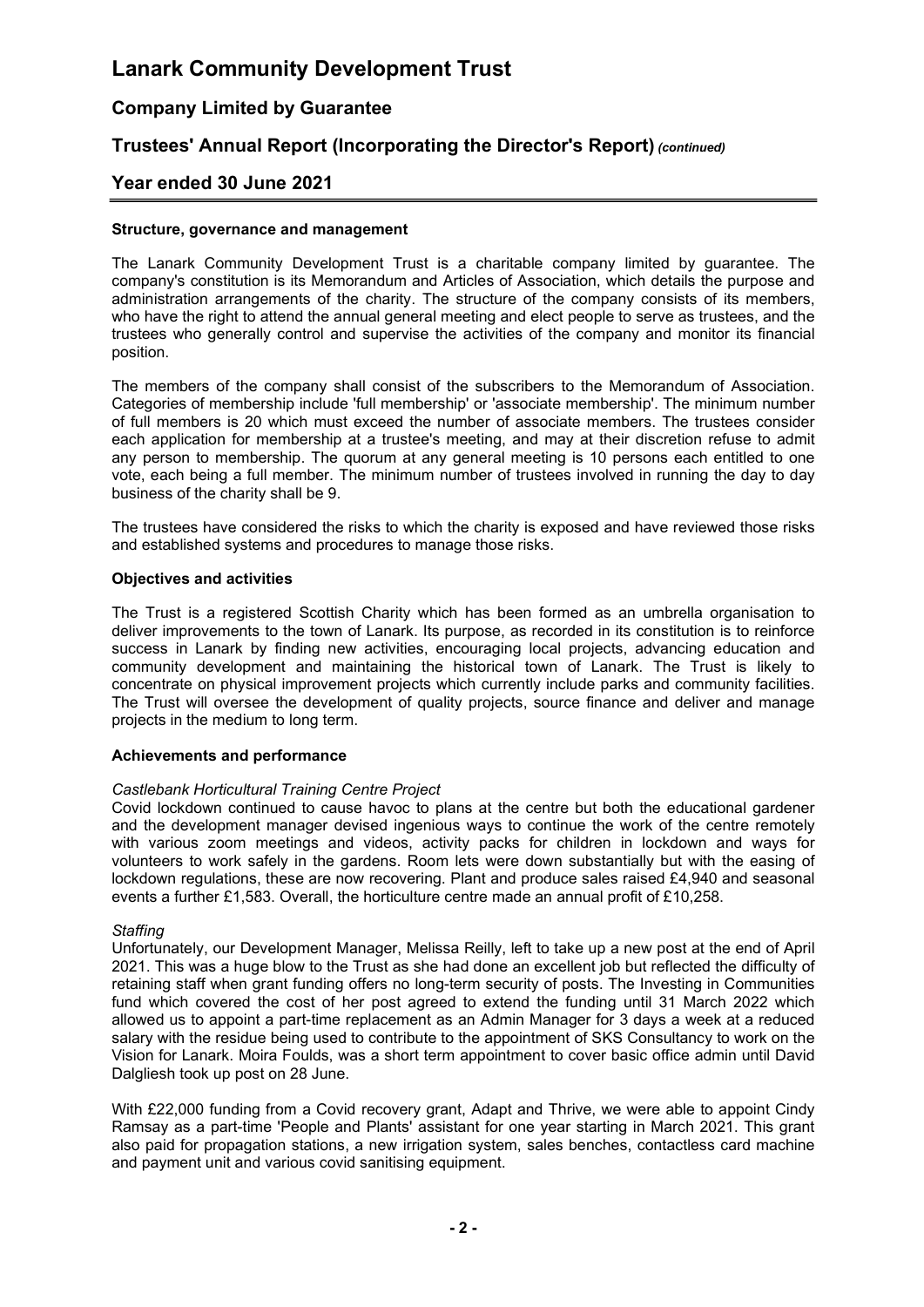### Company Limited by Guarantee

### Trustees' Annual Report (Incorporating the Director's Report) (continued)

#### Year ended 30 June 2021

#### Achievements and performance (continued)

#### Heritage and Tourism

A New Vision for Lanark

A partnership Board comprising representatives from Discover Lanark (BID), New Lanark Trust, Scottish Wildlife Trust and South Lanarkshire Council has been set up with Lanark Community Development Trust as the lead partner with Graham U'ren as chairman. Dr Mike Spearman has continued to work with the group to prepare a Delivery Strategy with the objectives of:

Building a Better Place Making Travel More Sustainable Growing Our Green Economy Becoming a Zero Carbon Town Promoting an Enjoyable and Welcoming Environment

We will work to upgrade and improve residents' and visitors' experience of Lanark by promoting the improvement of the fabric, infrastructure and appearance of the town centre, the approaches to it and the destinations around it. We will jointly promote the area as a place to live and visit and support events, activities, interpretation and public realm projects to enrich this unique place in keeping with its heritage. We made an unsuccessful application to SLC for £550,000 UKCRF grant

#### Clydesdale Horse Project.

Planning consent was granted to erect a statue of a Clydesdale Horse at a field adjacent to Lanark Auction Market. Fund raising for the overall cost of £55,000 began with successful grant applications to Levenseat Trust and the Renewable Energy Fund totalling £35,000. A Crowdfunding appeal was launched and many private donors have contributed. £550 grant was received from SLC's Community fund which paid for the printing of the Clydesdale Horse Book for schoolchildren. We were pleased to have a foreword in the book from Prince Charles, patron of the Clydesdale Horse Society.

#### Clydesdale Tourism Group.

LCDT participated in this group which was set up and chaired by Aileen Campbell, MSP. With other interested parties from the Clydesdale area, many possible ideas were proposed to improve visitor experiences in Clydesdale.

#### Town Improvement

In 2020 we were successful in receiving funding from the government's Town Centre Regeneration Fund to demolish two derelict buildings, The Royal Oak Hotel and a building in Hunter's Close. These demolitions have now taken place and Hunter's Close has an enlarged and improved car park. Building work at the Royal Oak site has not yet commenced.

#### Board Training

Development Trust Association Scotland (DTAS) has run several training sessions for the board covering statutory duties, legal obligations and governance. DTAS has also granted £10,000 funding from the 'Green Shoots' fund to hire Community Enterprise to work with the board to develop a revised business plan. An additional £2,000 was awarded to help us revamp our website.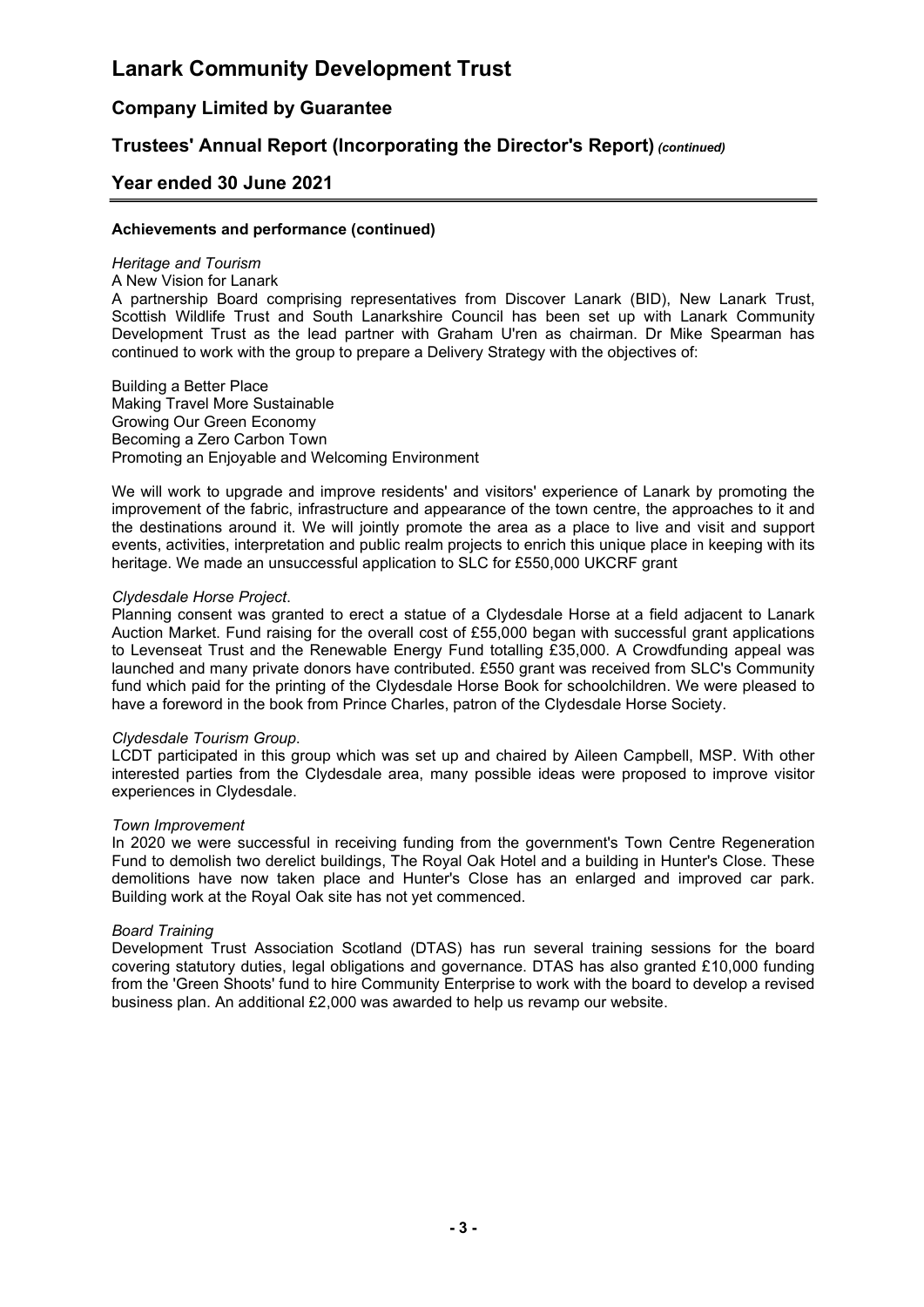## Company Limited by Guarantee

## Trustees' Annual Report (Incorporating the Director's Report) (continued)

### Year ended 30 June 2021

#### Financial review

During the year, £136,271 (2020 - £179,663) of income has been recorded of which 117,512 (2020 - £159,177) is restricted income fort specific projects. Total expenditure amounted to £172,554 (2020 - £154,997) resulting in a deficit of £36,283 (2020 surplus - £24,666). This deficit is deducted (surplus is added) to reserves brought forward, making total reserves of £308,503 (2020 - £344,786) at 30 June 2021.

The funds of the Trust are applied solely for the promotion and furtherance of its aims and objectives. The trustees' principal aim is to safeguard the Trust's reserves and to this end a low risk bank account is utilised. Reserves are maintained at a level which the trustees can make available to be applied for all or any of it's purposes once they have provided for the commitments of the charity and it's planned expenditure.

#### Plans for future periods

The Trustees will continue to progress the above initiatives including the New Vision for Lanark, Castlebank Park Horticultural Training Centre, St Kentigern's Church restoration and business regeneration initiatives.

Membership recruitment and community engagement efforts will continue to be a priority. Membership of the Trust is currently 62 and there are 107 Friends of Castlebank.

#### Trustees' responsibilities statement

The charity's trustees are responsible for preparing the Trustees Annual Report and the financial statements in accordance with applicable law and United Kingdom Accounting Standards (United Kingdom Generally Accepted Accounting Practice).

The law applicable to charities in Scotland requires the trustees to prepare financial statements for each financial year which give a true and fair view of the state of affairs of the charity and of the incoming resources and application of resources of the charity for that period. In preparing these financial statements, the trustees are required to:

- select suitable accounting policies and then apply them consistently;
- observe the methods and principles in the Charities SORP;
- make judgements and estimates that are reasonable and prudent;
- state whether applicable accounting standards have been followed, subject to any material departures disclosed and explained in the financial statements; and
- prepare the financial statements on the going concern basis unless it is inappropriate to presume that the charity will continue in operation.

The trustees are responsible for keeping proper accounting records that disclose with reasonable accuracy at any time the financial position of the charity and enable them to ensure that the financial statements comply with the Charities and Trustee Investment (Scotland) Act 2005, the Charities Accounts (Scotland) Regulations 2006 (as amended, and the provisions of the Trust deed. They are also responsible for safeguarding the assets of the charity and hence for taking reasonable steps for the prevention and detection of fraud and other irregularities.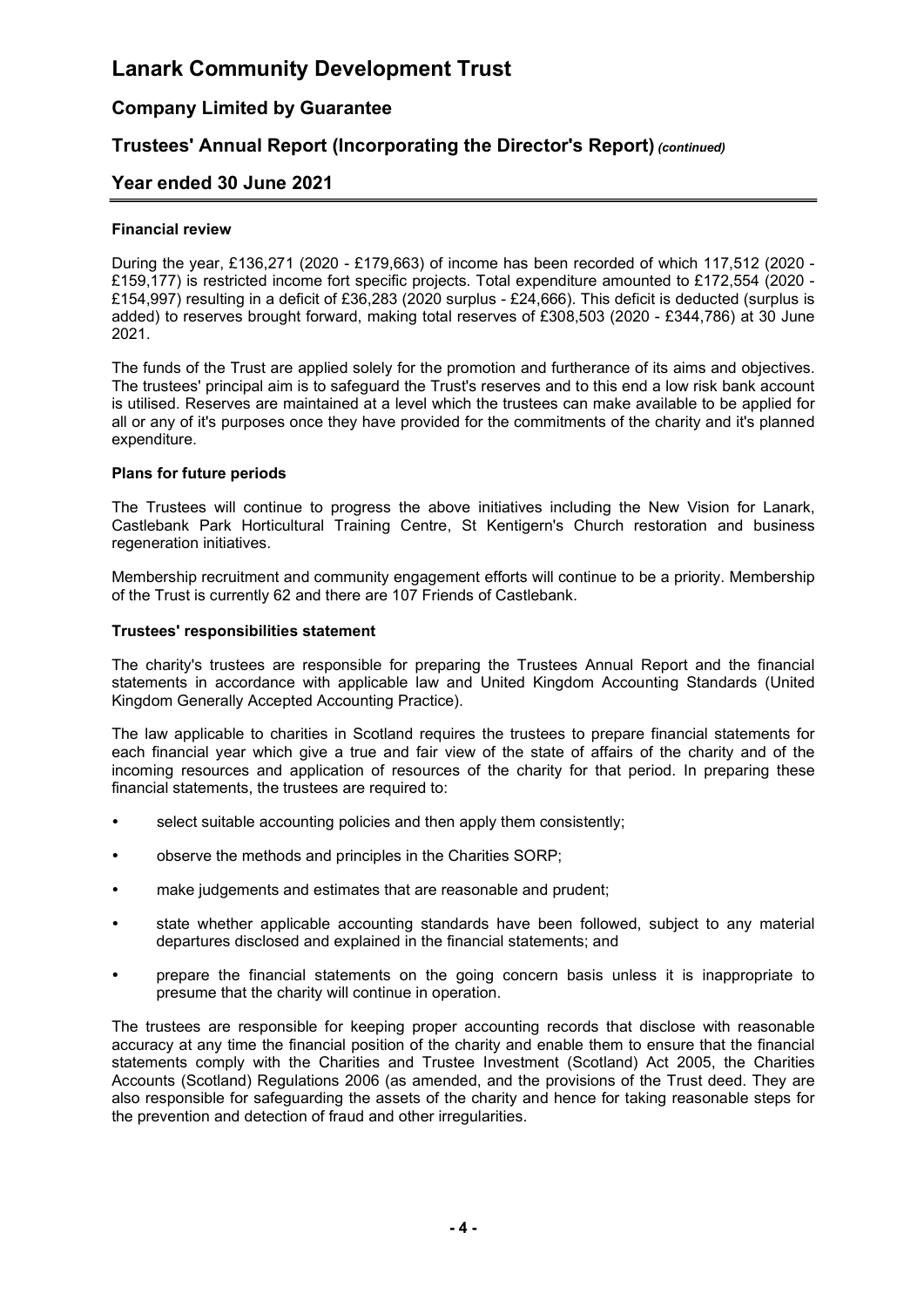## Company Limited by Guarantee

### Trustees' Annual Report (Incorporating the Director's Report) (continued)

### Year ended 30 June 2021

#### Trustees' responsibilities statement (continued)

The trustees are responsible for the maintenance and integrity of the charity and financial information included on the charity's website. Legislation in the United Kingdom governing the preparation and dissemination of financial statements may differ from legislation in other jurisdictions.

#### Independent examiner

Russell Watson, a member of the Institute of Chartered Accountants of Scotland has been reappointed as independent examiner for the ensuing year.

#### Small company provisions

This report has been prepared in accordance with the provisions applicable to companies entitled to the small companies exemption.

The trustees' annual report was approved on 22 February 2022 and signed on behalf of the board of trustees by:

Mr G McLeish **Trustee**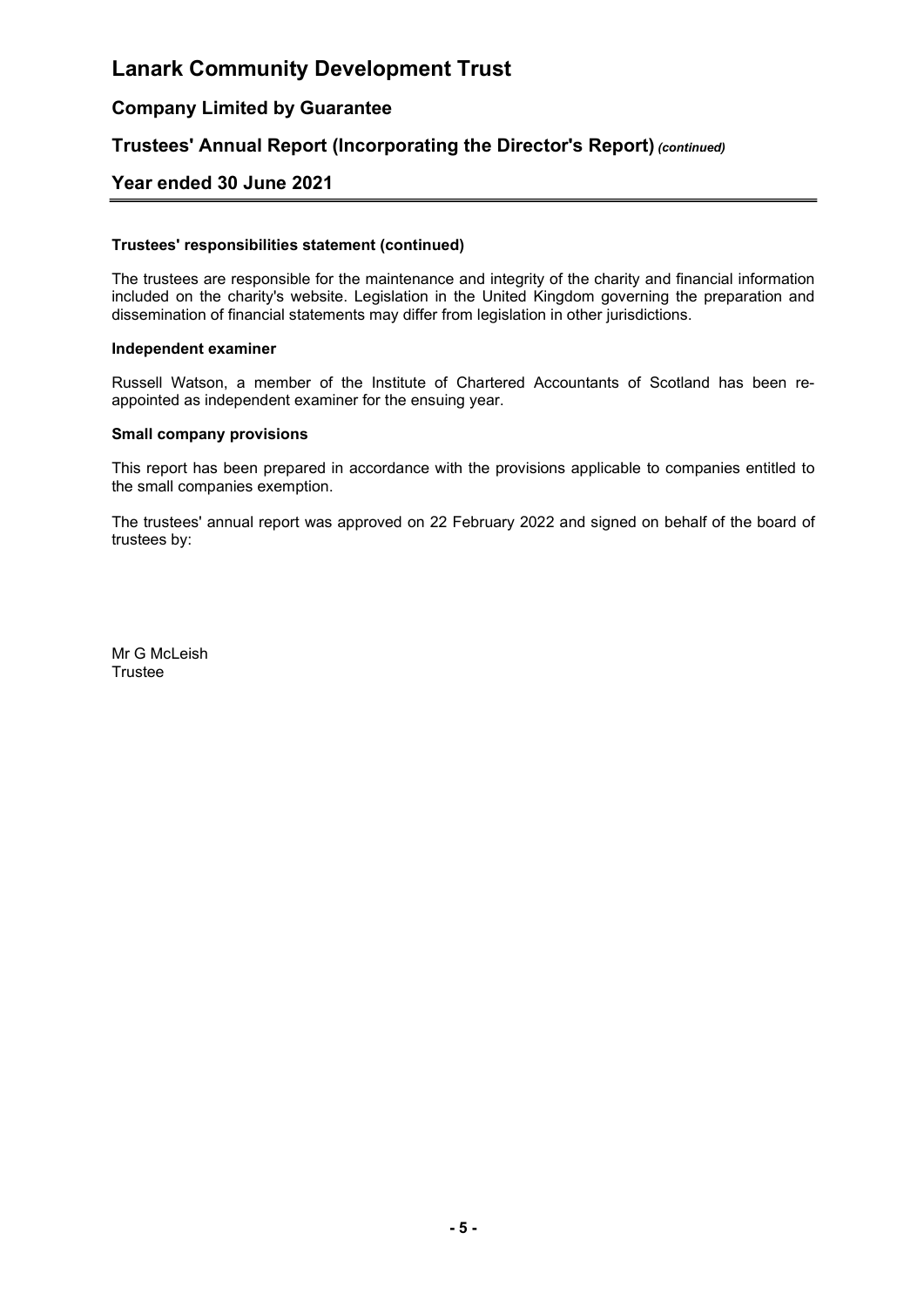### Company Limited by Guarantee

### Independent Examiner's Report to the Trustees of Lanark Community Development Trust

## Year ended 30 June 2021

I report to the trustees on my examination of the financial statements of Lanark Community Development Trust ('the charity') for the year ended 30 June 2021.

#### Responsibilities and basis of report

As the trustees of the company (and also its directors for the purposes of company law) you are responsible for the preparation of the financial statements in accordance with the requirements of the Charities and Trustee Investment (Scotland) Act 2005 ('the 2005 Act'), the Charities Accounts (Scotland) Regulations 2006 (as amended) and the Companies Act 2006 ('the 2006 Act'). You are satisfied that the accounts of the company are not required by charity or company law to be audited and have chosen instead to have an independent examination.

Having satisfied myself that the accounts of the company are not required to be audited under Part 16 of the 2006 Act and are eligible for independent examination, I report in respect of my examination of the charity's accounts carried out under section 44(1)(c) of the 2005 Act. In carrying out my examination I have followed the requirements of Regulation 11 of the Charities Accounts (Scotland) Regulations 2006 (as amended). To the fullest extent permitted by law, I do not accept or assume responsibility to anyone other than the charity and the charity's members as a body, for my work, for this report, or for the opinions I have formed.

#### Independent examiner's statement

Since the charity is required by company law to prepare its accounts on an accruals basis and is registered as a charity in Scotland your examiner must be a member of a body listed in Regulation 11(2) of the Charities Accounts (Scotland) Regulations 2006 (as amended). I can confirm that I am qualified to undertake the examination because I am a registered member of ICAS which is one of the listed bodies.

I have completed my examination. I confirm that no matters have come to my attention in connection with the examination giving me cause to believe:

- 1. accounting records were not kept in respect of the charity as required by section 386 of the 2006 Act, section 44(1)(a) of the 2005 Act and Regulation 4 of the 2006 Accounts Regulations; or
- 2. the financial statements do not accord with those records or with the accounting requirements of Regulation 8 of the Charities Accounts (Scotland) Regulations 2006; or
- 3. the financial statements do not comply with the accounting requirements of section 396 of the 2006 Act other than any requirement that the accounts give a 'true and fair' view which is not a matter considered as part of an independent examination; or
- 4. the financial statements have not been prepared in accordance with the methods and principles of the Statement of Recommended Practice for accounting and reporting by charities applicable to charities preparing their accounts in accordance with the Financial Reporting Standard applicable in the UK and Republic of Ireland (FRS 102).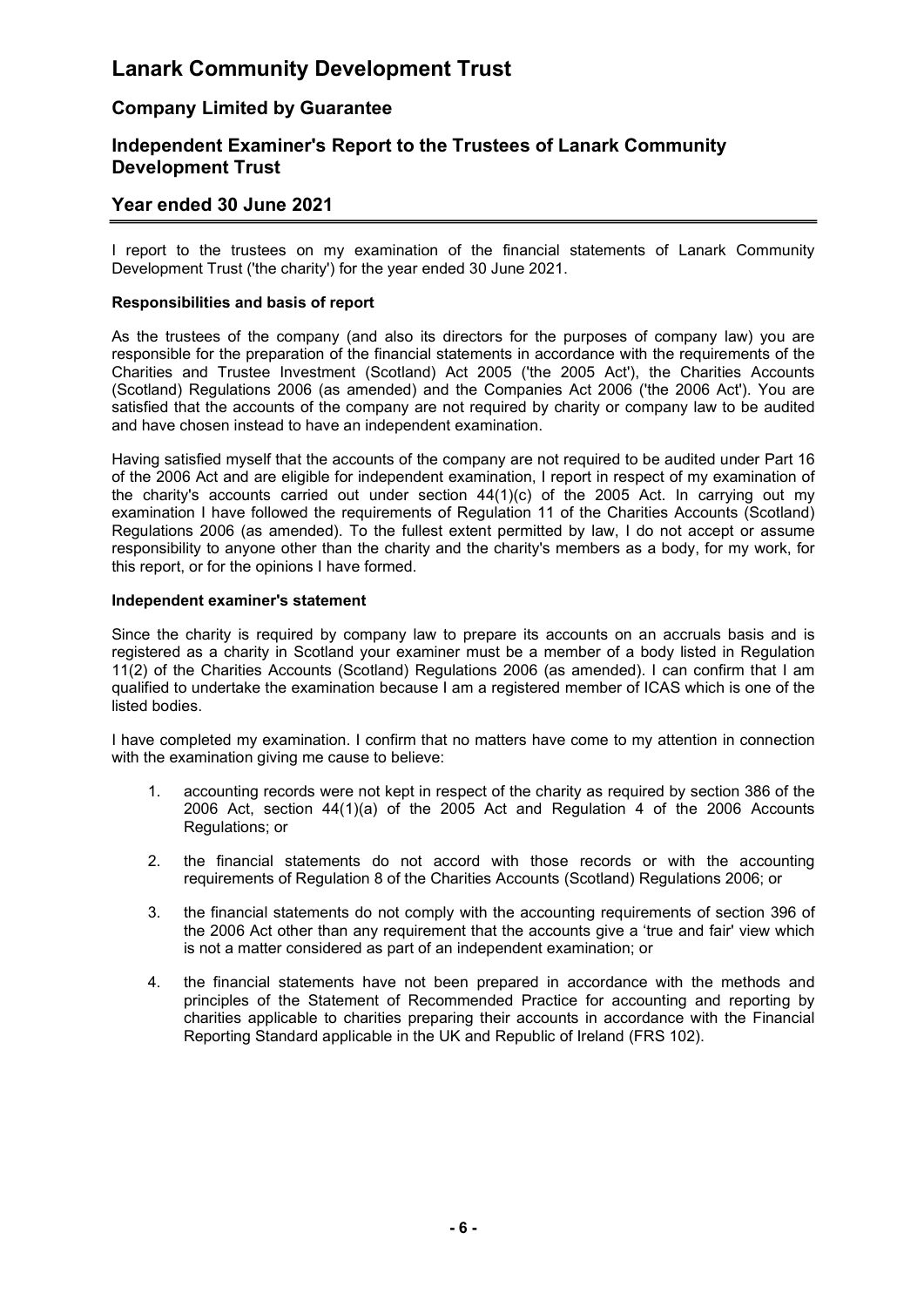## Company Limited by Guarantee

### Independent Examiner's Report to the Trustees of Lanark Community Development Trust (continued)

## Year ended 30 June 2021

I have no concerns and have come across no other matters in connection with the examination to which attention should be drawn in this report in order to enable a proper understanding of the accounts to be reached.

Russell Watson Member of the Institute of Chartered Accountants of Scotland

I. A. Stewart & Co. Independent Examiner

The Mechanics Workshop New Lanark ML11 9DB

22 February 2022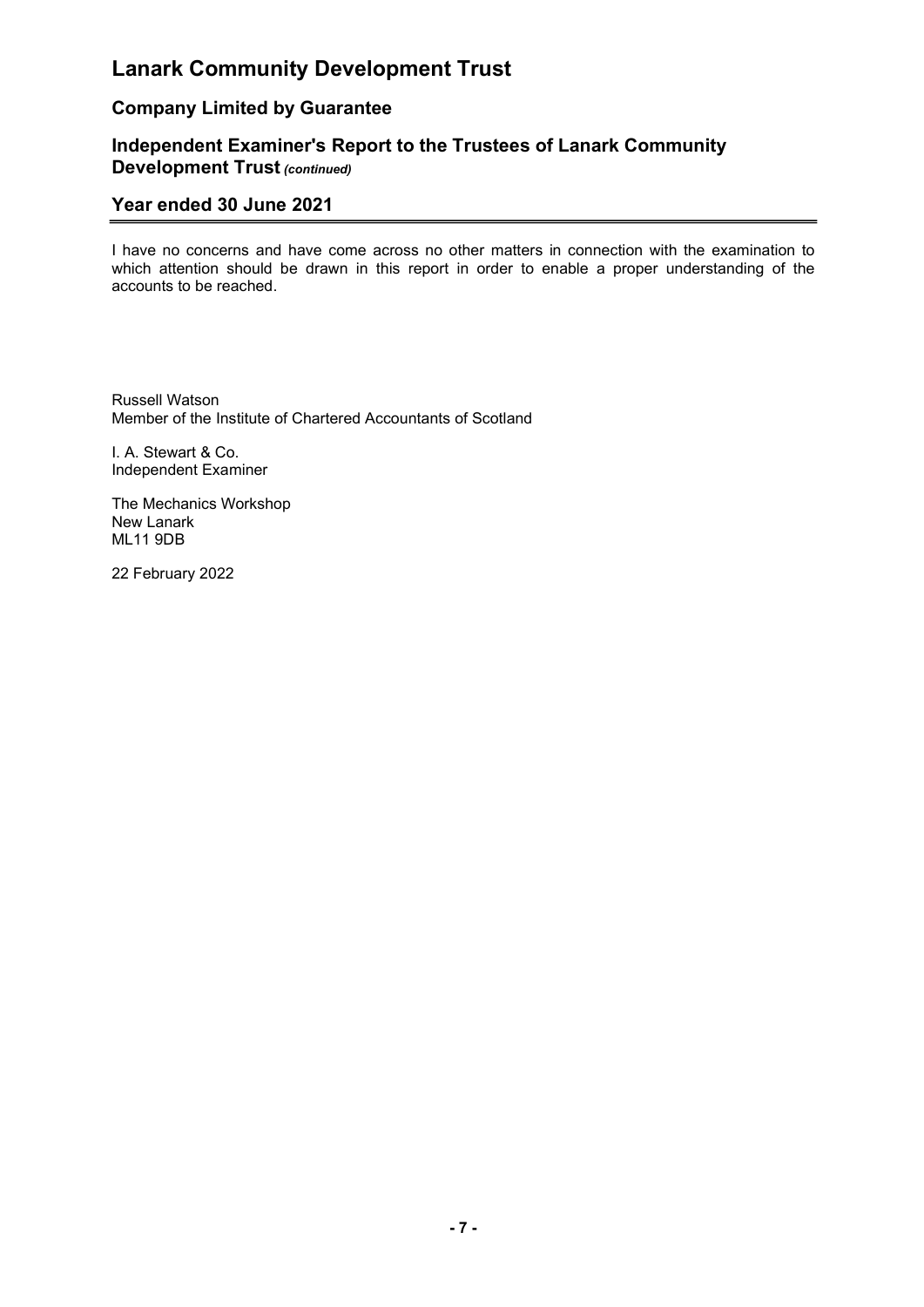## Company Limited by Guarantee

### Statement of Financial Activities (including income and expenditure account)

## Year ended 30 June 2021

|                                                       | Unrestricted | 2021<br>Restricted |                         | 2020             |
|-------------------------------------------------------|--------------|--------------------|-------------------------|------------------|
| <b>Note</b>                                           | funds<br>£   | funds<br>£         | <b>Total funds</b><br>£ | Total funds<br>£ |
| Income and endowments                                 |              |                    |                         |                  |
| Donations and legacies                                | 5<br>1,880   | 117,512            | 119,392                 | 172,988          |
| Charitable activities                                 | 14,485<br>6  | 2,394              | 16,879                  | 2,835            |
| Other trading activities                              | 7            |                    |                         | 3,840            |
| <b>Total income</b>                                   | 16,365       | 119,906            | 136,271                 | 179,663          |
| <b>Expenditure</b><br>Expenditure on raising funds:   |              |                    |                         |                  |
| Costs of other trading activities<br>8                | 340          | 67                 | 407                     | 1,087            |
| Expenditure on charitable activities<br>9,10          | 6,483        | 165,664            | 172,147                 | 153,910          |
| <b>Total expenditure</b>                              | 6,823        | 165,731            | 172,554                 | 154,997          |
|                                                       |              |                    |                         |                  |
| Net (expenditure)/income and net<br>movement in funds | 9,542        | (45, 825)          | (36,283)                | 24,666           |
| <b>Reconciliation of funds</b>                        |              |                    |                         |                  |
| Total funds brought forward                           | 25,009       | 319,777            | 344,786                 | 320,120          |
| <b>Total funds carried forward</b>                    | 34,551       | 273,952            | 308,503                 | 344,786          |

The statement of financial activities includes all gains and losses recognised in the year. All income and expenditure derive from continuing activities.

The notes on pages 10 to 17 form part of these financial statements.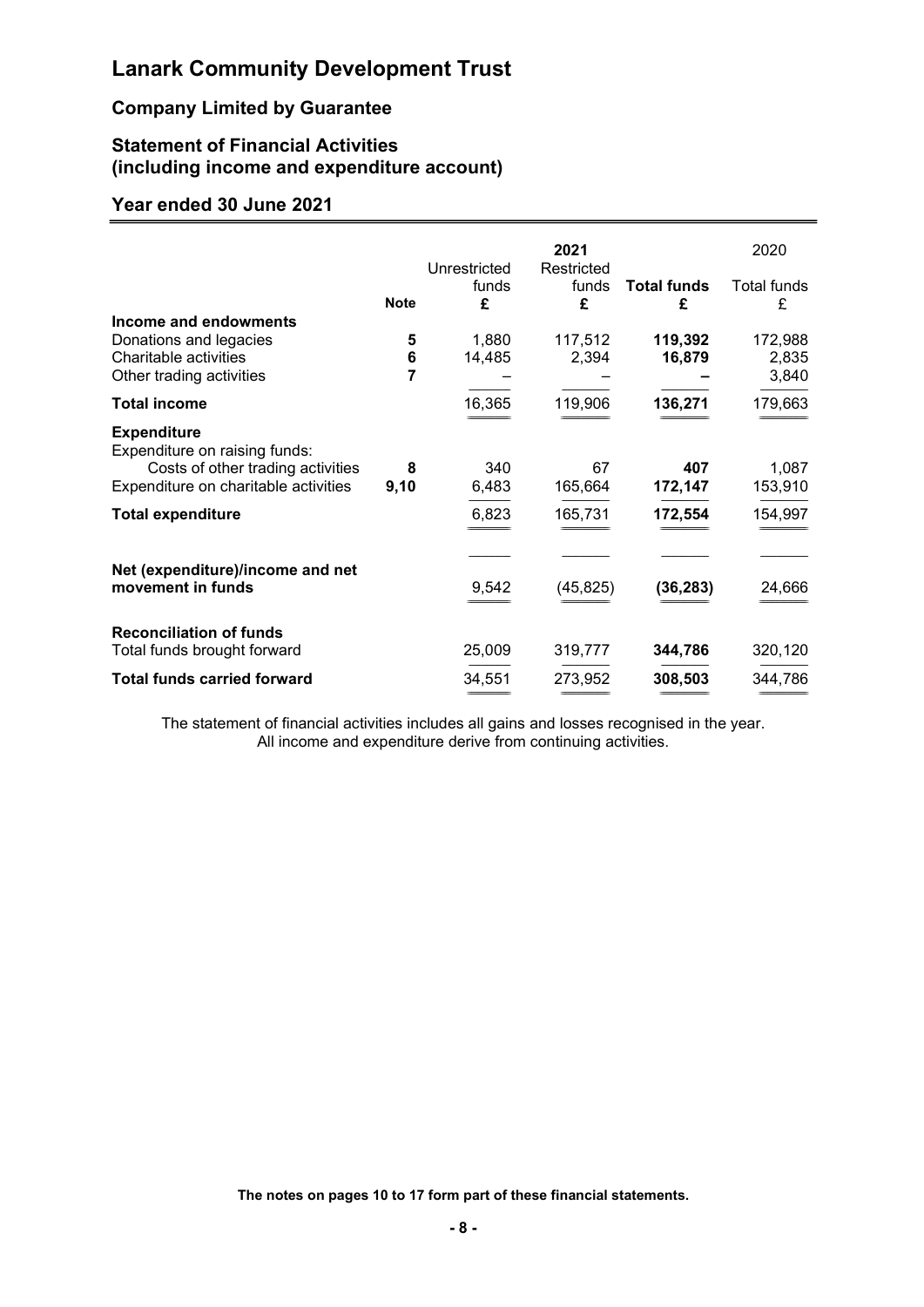## Company Limited by Guarantee

## Statement of Financial Position

### 30 June 2021

| <b>Fixed assets</b><br>Tangible fixed assets                                                               | <b>Note</b><br>15 | 2021<br>£<br>218,956         | 2020<br>£<br>267,131         |
|------------------------------------------------------------------------------------------------------------|-------------------|------------------------------|------------------------------|
| <b>Current assets</b>                                                                                      | 16                | 545                          | 11                           |
| <b>Debtors</b>                                                                                             |                   | 90,036                       | 79,157                       |
| Cash at bank and in hand                                                                                   |                   | 90,581                       | 79,168                       |
| Creditors: amounts falling due within one year                                                             | 17                | 1,034                        | 1,513                        |
| <b>Net current assets</b>                                                                                  |                   | 89,547                       | 77,655                       |
| <b>Total assets less current liabilities</b>                                                               |                   | 308,503                      | 344,786                      |
| <b>Funds of the charity</b><br><b>Restricted funds</b><br>Unrestricted funds<br><b>Total charity funds</b> | 19                | 273,952<br>34,551<br>308,503 | 319,777<br>25,009<br>344,786 |

For the year ending 30 June 2021 the charity was entitled to exemption from audit under section 477 of the Companies Act 2006 relating to small companies.

Directors' responsibilities:

- The members have not required the company to obtain an audit of its financial statements for the year in question in accordance with section 476;
- The directors acknowledge their responsibilities for complying with the requirements of the Act with respect to accounting records and the preparation of financial statements.

These financial statements have been prepared in accordance with the provisions applicable to companies subject to the small companies' regime.

These financial statements were approved by the board of trustees and authorised for issue on 22 February 2022, and are signed on behalf of the board by:

Mrs S Russell **Trustee**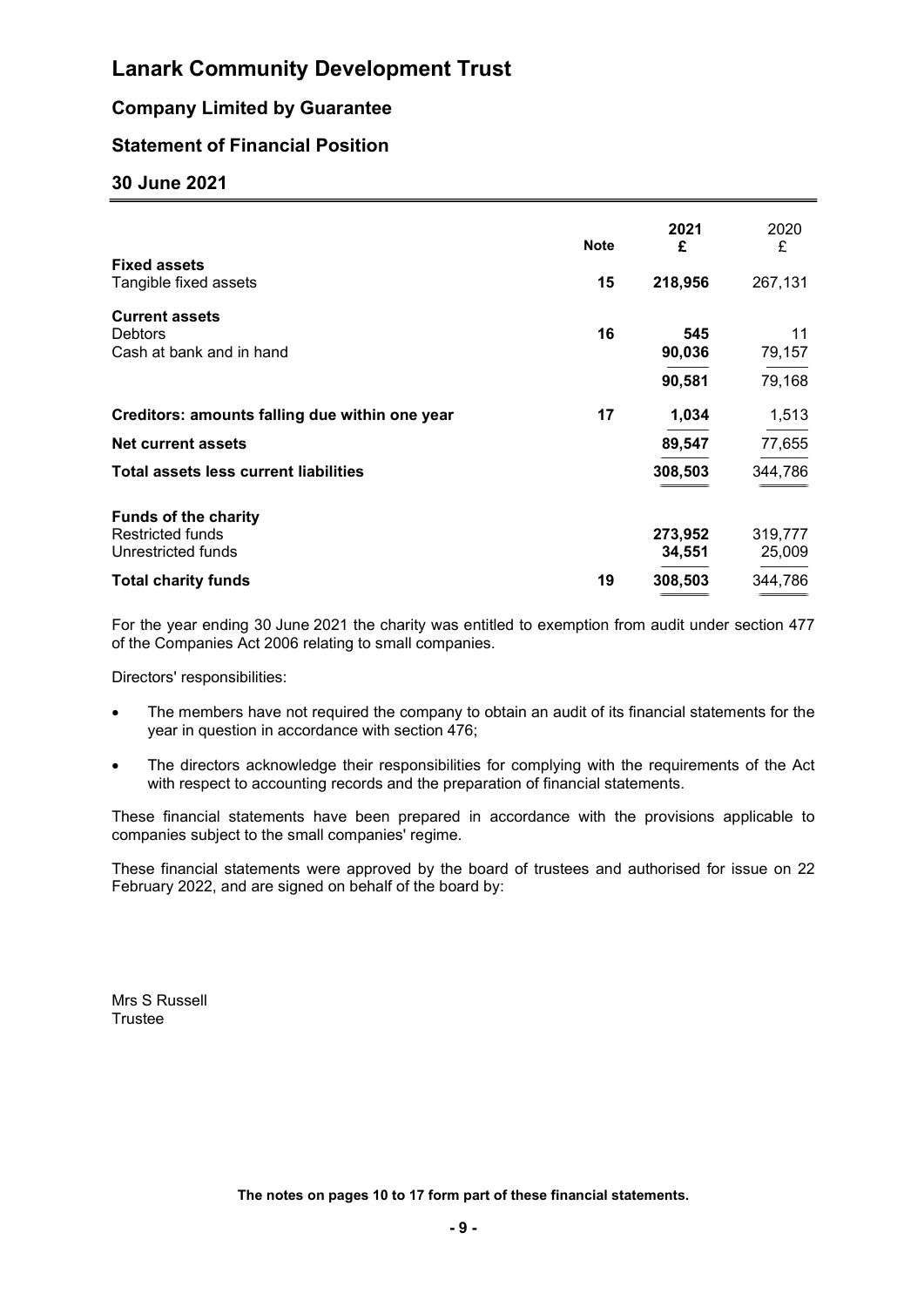### Company Limited by Guarantee

### Notes to the Financial Statements

#### Year ended 30 June 2021

#### 1. General information

 The charity is a public benefit entity and a private company limited by guarantee, registered in Scotland and a registered charity in Scotland. The address of the registered office is Mechanics Workshop, New Lanark, Lanark, ML11 9DB, Scotland.

#### 2. Statement of compliance

 These financial statements have been prepared in compliance with FRS 102, 'The Financial Reporting Standard applicable in the UK and the Republic of Ireland', the Statement of Recommended Practice applicable to charities preparing their accounts in accordance with the Financial Reporting Standard applicable in the UK and Republic of Ireland (FRS 102) (Charities SORP (FRS 102)) and the Companies Act 2006.

#### 3. Accounting policies

#### Reserves

 Reserves are maintained at a level which the trustees can make available to apply for all or any of it's purposes once they have provided for the commitments of the charity and it's planned expenditure.

#### Basis of preparation

The charity meets the definition of a public benefit entity in terms of FRS102.

The financial statements have been prepared on the historical cost basis.

The financial statements are prepared in sterling, which is the functional currency of the entity.

#### Going concern

There are no material uncertainties about the charity's ability to continue.

#### Judgements and key sources of estimation uncertainty

 The preparation of the financial statements requires management to make judgements, estimates and assumptions that affect the amounts reported. These estimates and judgements are continually reviewed and are based on experience and other factors, including expectations of future events that are believed to be reasonable under the circumstances.

 The trustees are of the opinion that there are no matters of significant judgements, estimates or assumptions that have a significant risk of causing a material adjustment to the carrying amounts of assets and liabilities in the next financial year.

#### Taxation

 Lanark Community Development Trust is recognised as a charity by HM Revenue and Customs for the purposes of applicable taxation legislation and is therefore not subject to taxation on income and gains from charitable activities. The charity is registered for VAT.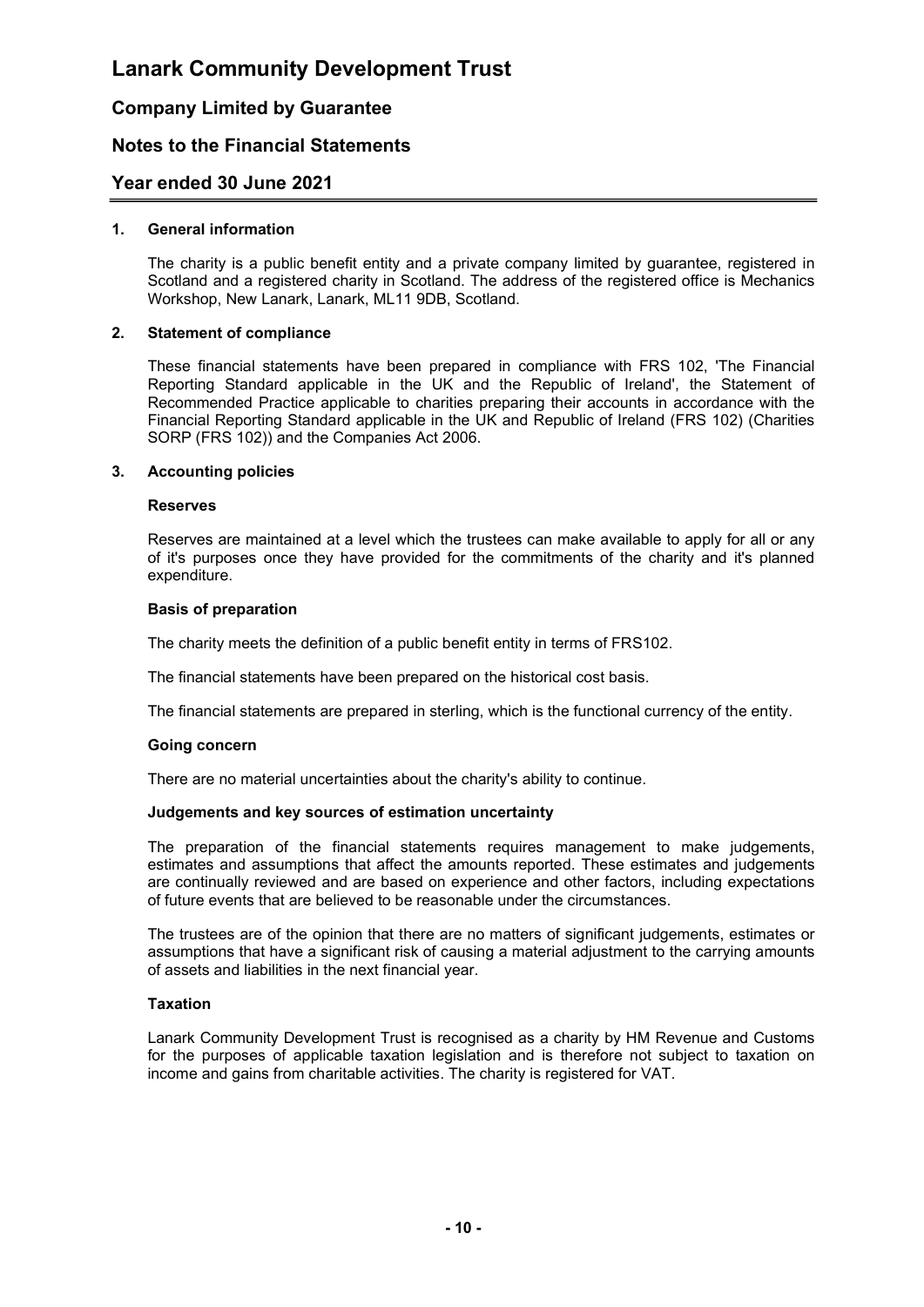### Company Limited by Guarantee

#### Notes to the Financial Statements (continued)

#### Year ended 30 June 2021

#### 3. Accounting policies (continued)

#### Fund accounting

 Unrestricted funds are available for use at the discretion of the trustees to further any of the charity's purposes.

 Designated funds are unrestricted funds earmarked by the trustees for particular future project or commitment.

 Restricted funds are subjected to restrictions on their expenditure declared by the donor or through the terms of an appeal, and fall into one of two sub-classes: restricted income funds or endowment funds.

#### Income

 All incoming resources are included in the statement of financial activities when entitlement has passed to the charity; it is probable that the economic benefits associated with the transaction will flow to the charity and the amount can be reliably measured. The following specific policies are applied to particular categories of income:

 income from donations or grants is recognised when there is evidence of entitlement to the gift, receipt is probable and its amount can be measured reliably.

#### **Expenditure**

 Expenditure is recognised on an accruals basis as a liability is incurred. Expenditure includes any VAT which cannot be fully recovered, and is classified under headings of the statement of financial activities to which it relates:

- expenditure on raising funds includes the costs of all fundraising activities, events, noncharitable trading activities, and the sale of donated goods.
- expenditure on charitable activities includes all costs incurred by a charity in undertaking activities that further its charitable aims for the benefit of its beneficiaries, including those support costs and costs relating to the governance of the charity apportioned to charitable activities.
- other expenditure includes all expenditure that is neither related to raising funds for the charity nor part of its expenditure on charitable activities.

 All costs are allocated to expenditure categories reflecting the use of the resource. Direct costs attributable to a single activity are allocated directly to that activity. Shared costs are apportioned between the activities they contribute to on a reasonable, justifiable and consistent basis.

#### Tangible assets

 Tangible assets are initially recorded at cost, and subsequently stated at cost less any accumulated depreciation and impairment losses.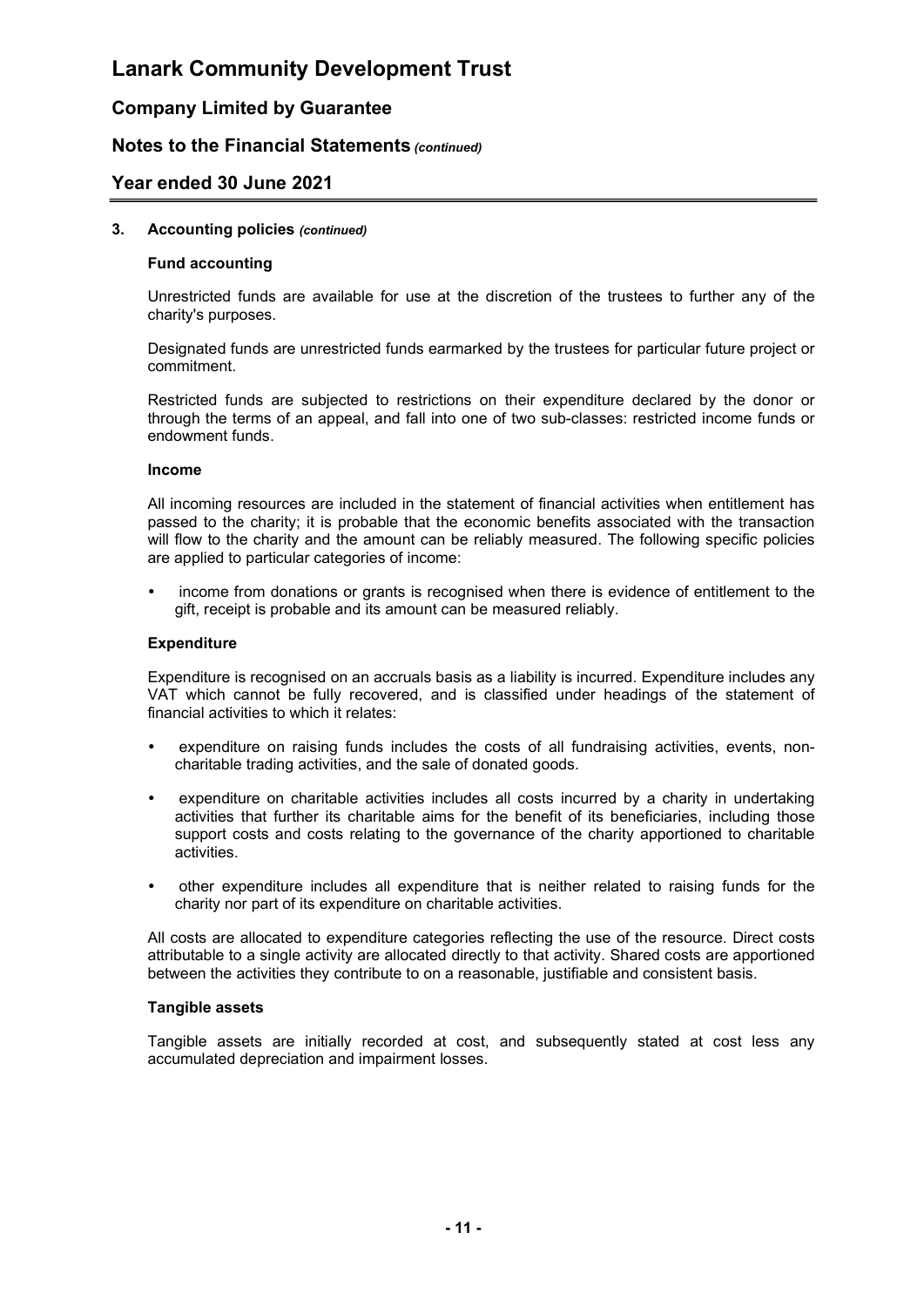### Company Limited by Guarantee

### Notes to the Financial Statements (continued)

### Year ended 30 June 2021

#### 3. Accounting policies (continued)

#### Depreciation

 Depreciation is calculated so as to write off the cost or valuation of an asset, less its residual value, over the useful economic life of that asset as follows:

Property improvements - 10% straight line

#### Impairment of fixed assets

 A review for indicators of impairment is carried out at each reporting date, with the recoverable amount being estimated where such indicators exist. Where the carrying value exceeds the recoverable amount, the asset is impaired accordingly. Prior impairments are also reviewed for possible reversal at each reporting date.

#### **Debtors**

 Trade and other debtors are recognised at the settlement amount after any trade discount is offered. Prepayments are valued at the amount prepaid after taking account of any trade discounts due.

#### **Creditors**

 Creditors are recognised where the charity has a present obligation resulting from a past event that will probably result in a transfer of funds to a third party and the amount due to settle the obligation can be measured or estimated reliably. Creditors are normally recognised at their settlement amount after allowing for any trade discounts due.

#### Financial instruments

 The charity only has financial assets and financial liabilities of a kind that qualify as basic financial instruments. Basic financial instruments are initially recognised at the amount receivable or payable, including any related transaction costs, and subsequently measured at their settlement value.

#### Defined contribution pension plans

 Contributions to defined contribution pension plans are recognised as an expense in the period in which the related service is provided.

#### 4. Limited by guarantee

 The company is a registered Scottish Charity no. SC040584 and is limited by guarantee. In the event of a winding up each of the members undertakes to contribute an amount not exceeding £1.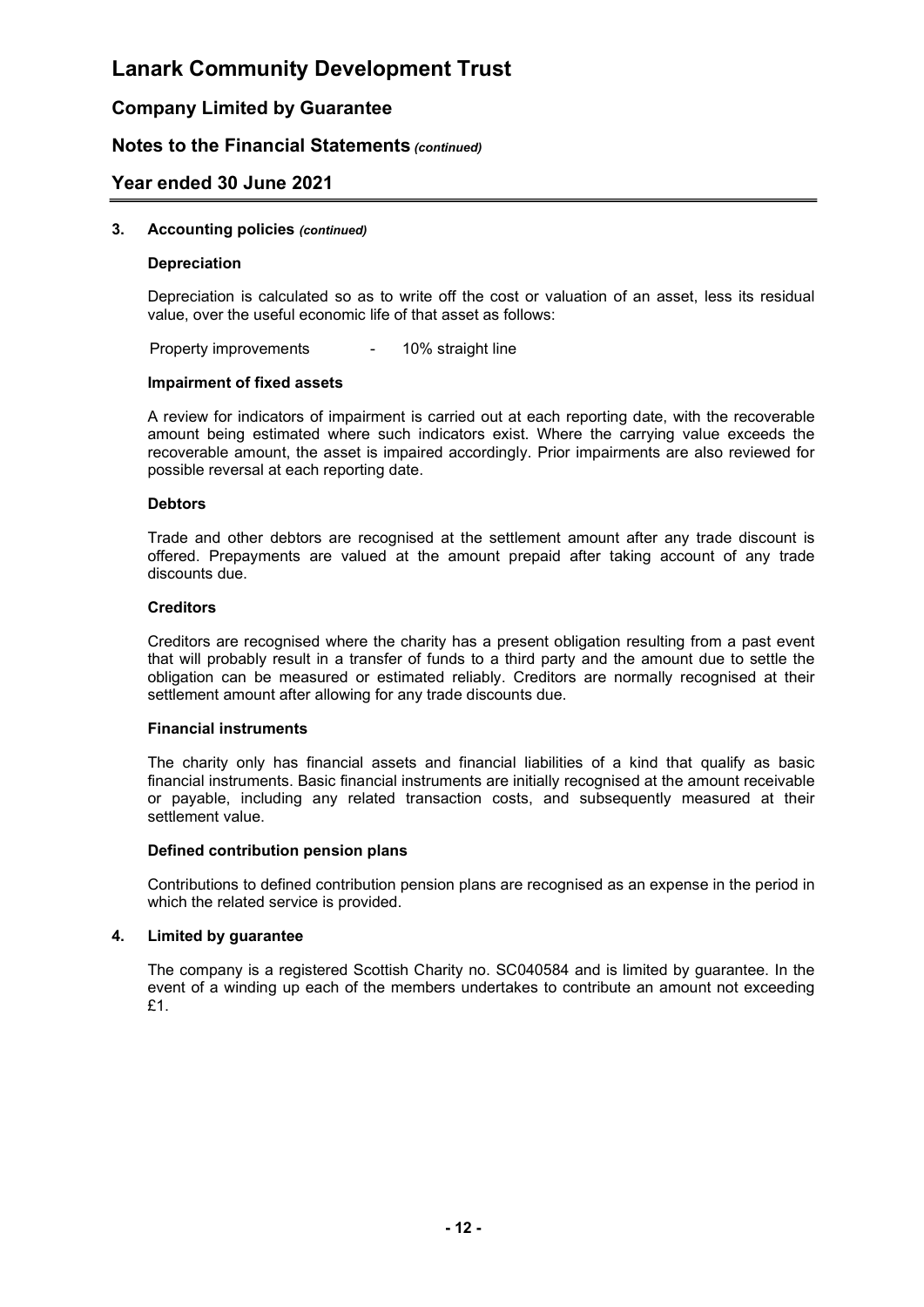## Company Limited by Guarantee

## Notes to the Financial Statements (continued)

## Year ended 30 June 2021

### 5. Donations and legacies

|    |                              | Unrestricted<br><b>Funds</b><br>£ | Funds<br>£ | <b>Restricted Total Funds</b><br>2021<br>£ |
|----|------------------------------|-----------------------------------|------------|--------------------------------------------|
|    | <b>Donations</b>             |                                   |            |                                            |
|    | <b>Friends of Castlebank</b> | 1,205                             |            | 1,205                                      |
|    | Donations                    | 675                               | 20,044     | 20,719                                     |
|    | <b>Grants</b>                |                                   |            |                                            |
|    | Grants received              |                                   | 97,468     | 97,468                                     |
|    |                              | 1,880                             | 117,512    | 119,392                                    |
|    |                              |                                   |            |                                            |
|    |                              | Unrestricted                      | Restricted | <b>Total Funds</b>                         |
|    |                              | <b>Funds</b>                      | Funds      | 2020                                       |
|    |                              | £                                 | £          | £                                          |
|    | <b>Donations</b>             |                                   |            |                                            |
|    | <b>Friends of Castlebank</b> | 1,310                             |            | 1,310                                      |
|    | Donations                    | 1,793                             | 46,300     | 48,093                                     |
|    | <b>Grants</b>                |                                   |            |                                            |
|    | Grants received              | 11,000                            | 112,585    | 123,585                                    |
|    |                              | 14,103                            | 158,885    | 172,988                                    |
|    |                              |                                   |            |                                            |
| 6. | <b>Charitable activities</b> |                                   |            |                                            |
|    |                              | Unrestricted                      |            | <b>Restricted Total Funds</b>              |
|    |                              | <b>Funds</b>                      | Funds      | 2021                                       |
|    |                              | £                                 | £          | £                                          |
|    | Discover Lanark              | 5,333                             |            | 5,333                                      |
|    | Other income                 | 9,152                             | 2,394      | 11,546                                     |
|    |                              | 14,485                            | 2,394      | 16,879                                     |
|    |                              |                                   |            |                                            |
|    |                              | Unrestricted                      | Restricted | <b>Total Funds</b>                         |
|    |                              | <b>Funds</b>                      | Funds      | 2020                                       |
|    |                              | £                                 | £          | £                                          |
|    | Discover Lanark              |                                   |            |                                            |
|    | Other income                 | 2,544                             | 292        | 2,835                                      |

#### 7. Other trading activities

|                           |       | Unrestricted Total Funds Unrestricted Total Funds |              |       |
|---------------------------|-------|---------------------------------------------------|--------------|-------|
|                           | Funds | 2021                                              | <b>Funds</b> | 2020  |
|                           |       |                                                   |              |       |
| Fundraising events income | -     | $\overline{\phantom{0}}$                          | 3.840        | 3.840 |
|                           |       |                                                   |              |       |

======================= ============== =======================

 ----------------------- -------------- -----------------------  $2,544$  292 2,835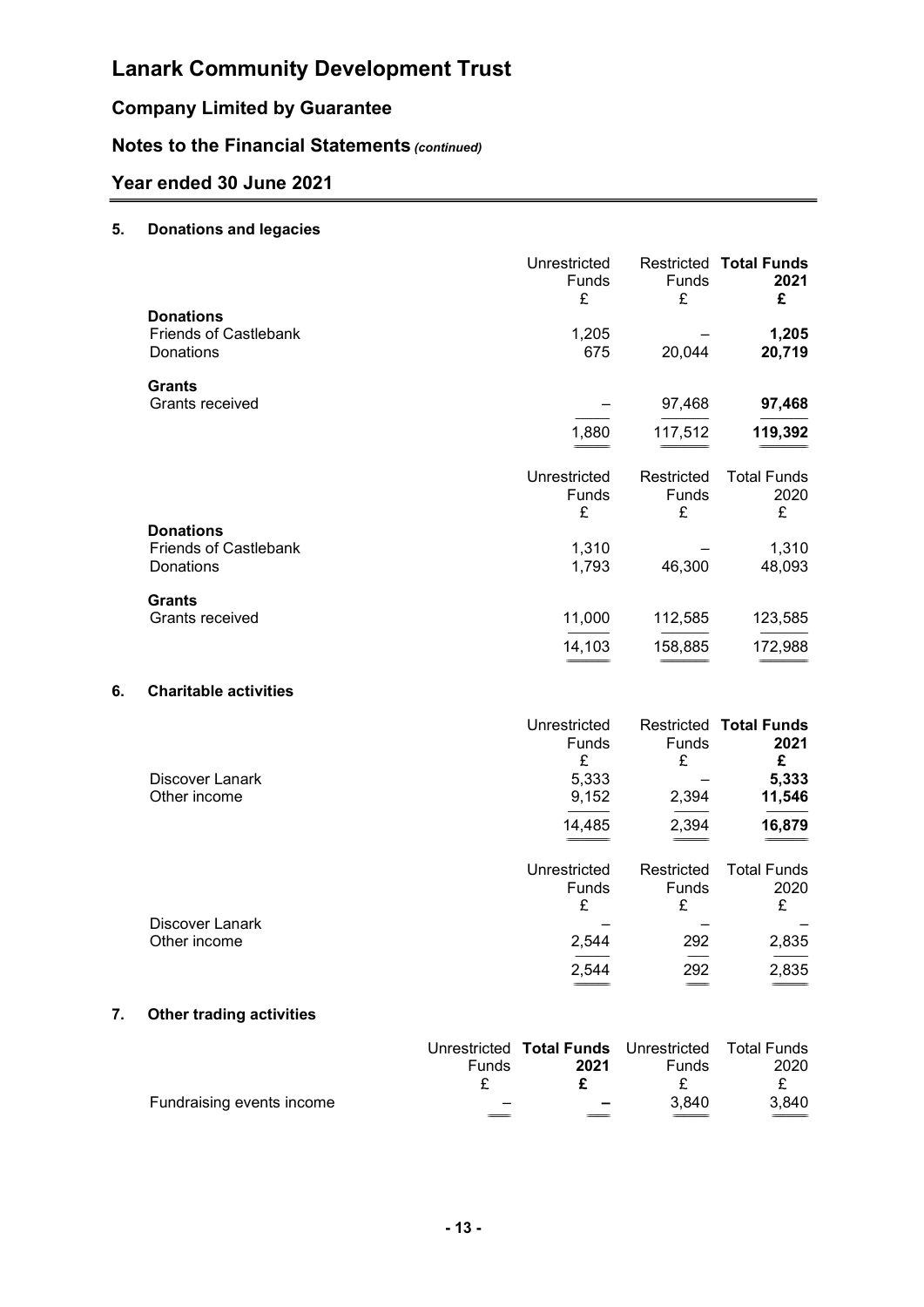## Company Limited by Guarantee

## Notes to the Financial Statements (continued)

## Year ended 30 June 2021

#### 8. Costs of other trading activities

| Fundraising events costs | Unrestricted<br><b>Funds</b><br>£<br>340 | Funds<br>£<br>67    | <b>Restricted Total Funds</b><br>2021<br>£<br>407 |
|--------------------------|------------------------------------------|---------------------|---------------------------------------------------|
|                          | Unrestricted<br>Funds<br>£               | Restricted<br>Funds | <b>Total Funds</b><br>2020<br>£                   |
| Fundraising events costs | 1,087                                    |                     | 1,087                                             |

### 9. Expenditure on charitable activities by fund type

| Advancement of the community of Lanark | Unrestricted<br><b>Funds</b><br>£<br>6,483 | <b>Funds</b><br>£<br>165,664 | <b>Restricted Total Funds</b><br>2021<br>£<br>172,147 |
|----------------------------------------|--------------------------------------------|------------------------------|-------------------------------------------------------|
|                                        | Unrestricted                               | Restricted                   | <b>Total Funds</b>                                    |
|                                        | Funds                                      | Funds                        | 2020                                                  |
| Advancement of the community of Lanark | £                                          | £                            | £                                                     |
|                                        | 7,063                                      | 146,848                      | 153,910                                               |

#### 10. Expenditure on charitable activities by activity type

|                                        | Activities |             |            |
|----------------------------------------|------------|-------------|------------|
|                                        | undertaken | Total funds | Total fund |
|                                        | directly   | 2021        | 2020       |
|                                        |            |             |            |
| Advancement of the community of Lanark | 172.147    | 172.147     | 153,910    |
|                                        |            |             |            |

### 11. Net (expenditure)/income

| Net (expenditure)/income is stated after charging/(crediting): |        |        |
|----------------------------------------------------------------|--------|--------|
|                                                                | 2021   | 2020   |
|                                                                |        |        |
| Depreciation of tangible fixed assets                          | 48.175 | 48.175 |

============================ ============================

#### 12. Staff costs

| The total staff costs and employee benefits for the reporting period are analysed as follows: | 2021   | 2020   |
|-----------------------------------------------------------------------------------------------|--------|--------|
|                                                                                               | c      | £      |
| Wages and salaries                                                                            | 58.467 | 58,518 |
| Social security costs                                                                         | 1.661  | 2,629  |
| Employer contributions to pension plans                                                       | 1.667  | 1.214  |
|                                                                                               | 61,795 | 62,361 |
|                                                                                               |        |        |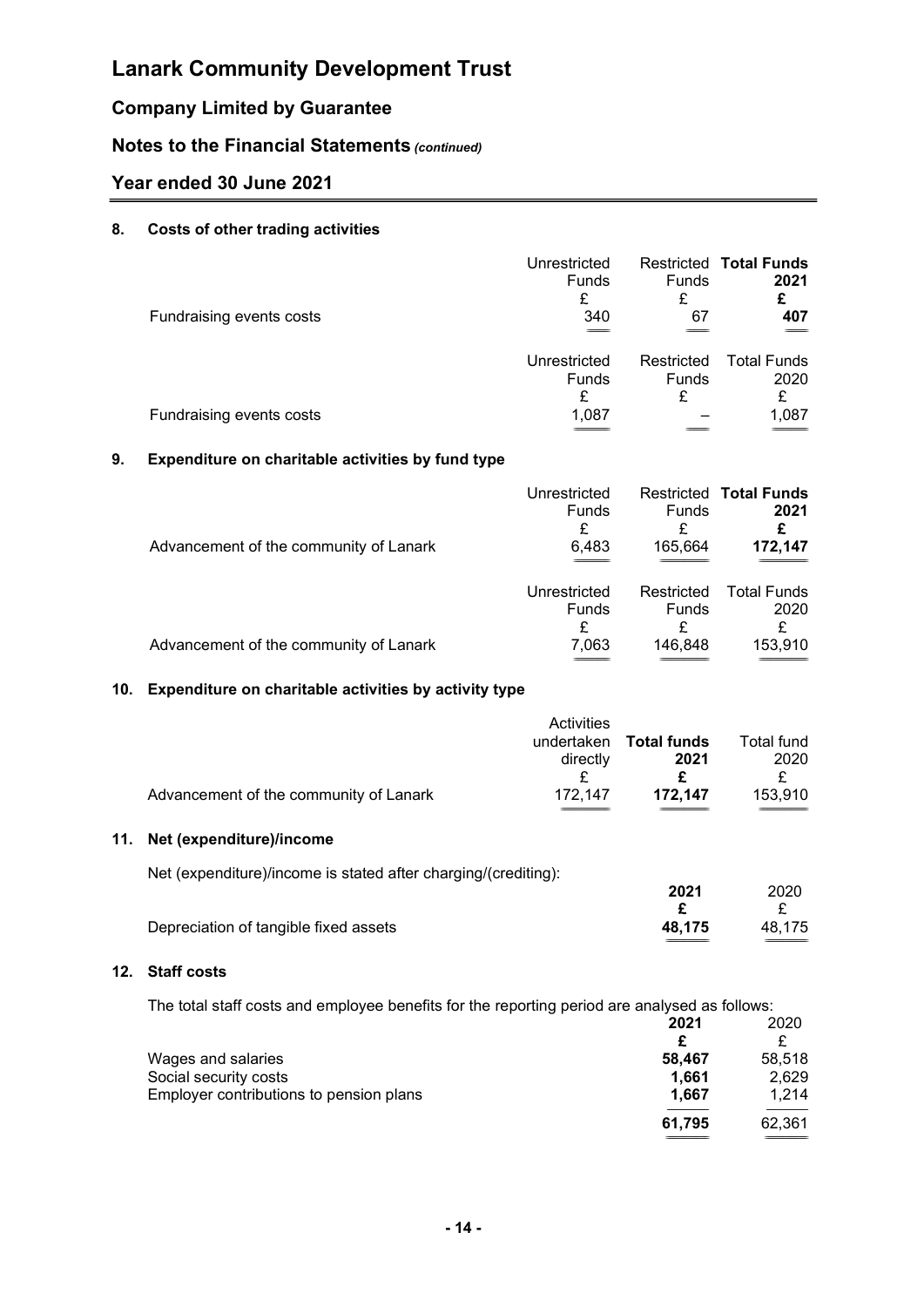## Company Limited by Guarantee

### Notes to the Financial Statements (continued)

### Year ended 30 June 2021

#### 12. Staff costs (continued)

The average head count of employees during the year was 3 (2020: 2).

No employee received employee benefits of more than £60,000 during the year (2020: Nil).

#### 13. Trustee remuneration and expenses

 The trustees are also considered to be the key management personnel. No remuneration or other benefits from employment with the charity or a related entity were received by the trustees

No trustee received reimbursement of expenses during the year (2020: £nil).

#### 14. Related parties

 The charity received financial donations amounting to £18,160 (2020 - £23,099) from Border Biscuits Community Fund. Mr J Cunningham is a trustee of both charities.

#### 15. Tangible fixed assets

|                                                              | Property<br>improvement |                   |
|--------------------------------------------------------------|-------------------------|-------------------|
|                                                              | s                       | Total             |
|                                                              | £                       | £                 |
| Cost<br>At 1 July 2020 and 30 June 2021                      | 481,747                 | 481,747           |
| <b>Depreciation</b><br>At 1 July 2020<br>Charge for the year | 214,616<br>48,175       | 214,616<br>48,175 |
| At 30 June 2021                                              | 262,791                 | 262,791           |
| <b>Carrying amount</b><br>At 30 June 2021                    | 218,956                 | 218,956           |
| At 30 June 2020                                              | 267,131                 | 267,131           |

#### 16. Debtors

| Other debtors                                      | 2021<br>£<br>545   | 2020<br>£<br>11    |
|----------------------------------------------------|--------------------|--------------------|
| 17. Creditors: amounts falling due within one year |                    |                    |
| Other creditors                                    | 2021<br>£<br>1,034 | 2020<br>£<br>1,513 |

======================= =======================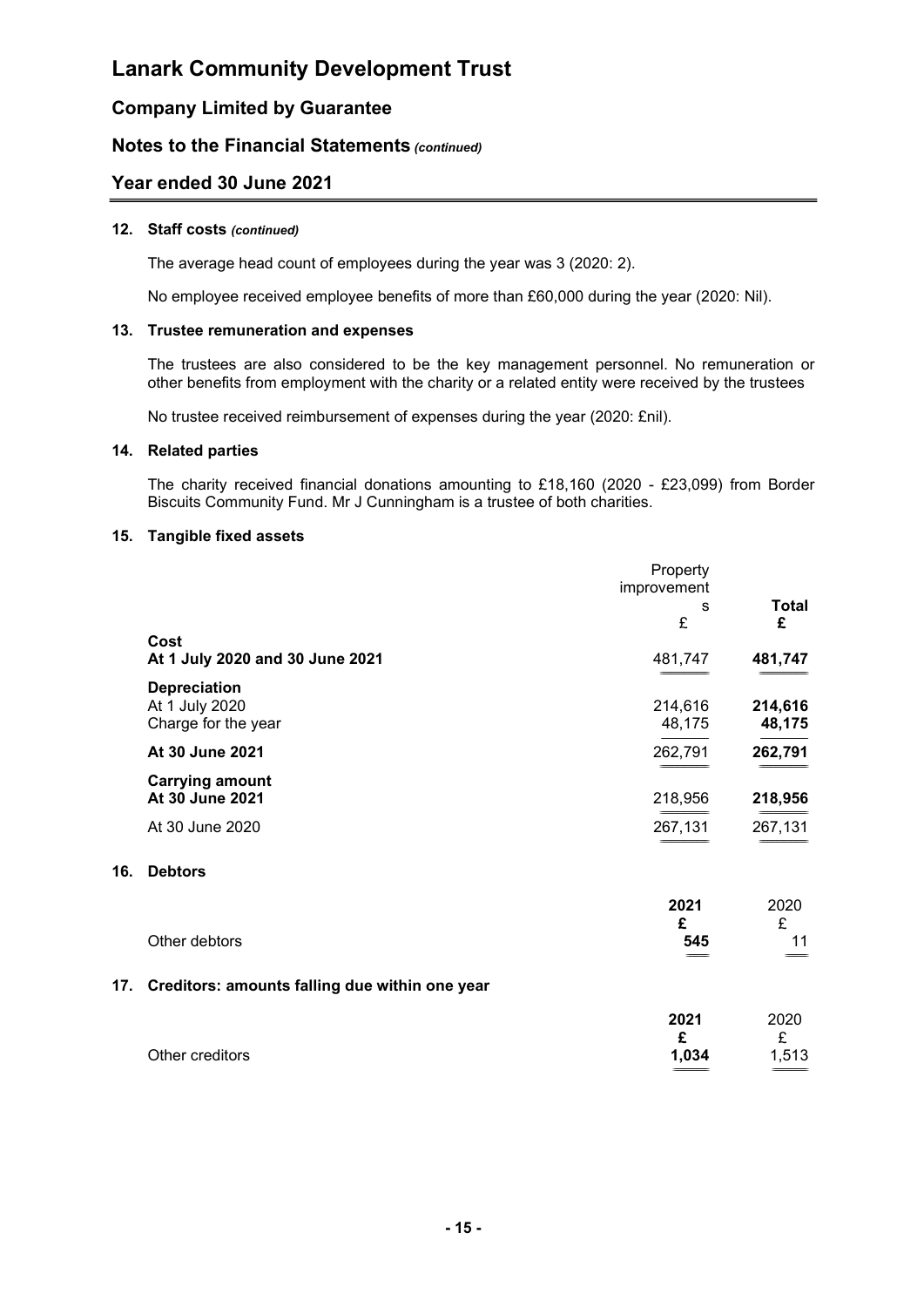## Company Limited by Guarantee

### Notes to the Financial Statements (continued)

### Year ended 30 June 2021

#### 18. Pensions and other post retirement benefits

#### Defined contribution plans

 The amount recognised in income or expenditure as an expense in relation to defined contribution plans was £1,667 (2020: £1,214).

#### 19. Analysis of charitable funds

#### Unrestricted funds

|                         |                  |             |                  | At                            |
|-------------------------|------------------|-------------|------------------|-------------------------------|
|                         | At               |             |                  | 30 June 202                   |
|                         | 1 July 2020<br>£ | Income<br>£ | Expenditure<br>£ | £                             |
| General funds           | 25,009           | 16,365      | (6, 823)         | 34,551                        |
|                         | At               |             |                  | At                            |
|                         | 1 July 2019<br>£ | Income<br>£ | £                | Expenditure 30 June 2020<br>£ |
| General funds           | 12,672           | 20,487      | (8, 150)         | 25,009                        |
| <b>Restricted funds</b> |                  |             |                  |                               |
|                         | At               |             |                  | At<br>30 June 202             |
|                         | 1 July 2020      | Income      | Expenditure      |                               |
|                         |                  | £           | £                | £                             |
| Grants received         | 319,777          | 119,906     | (165, 731)       | 273,952                       |
|                         | At               |             |                  | At                            |
|                         | 1 July 2019<br>£ | Income<br>£ | £                | Expenditure 30 June 2020<br>£ |
| Grants received         | 307,448          | 159,177     | (146, 848)       | 319,777                       |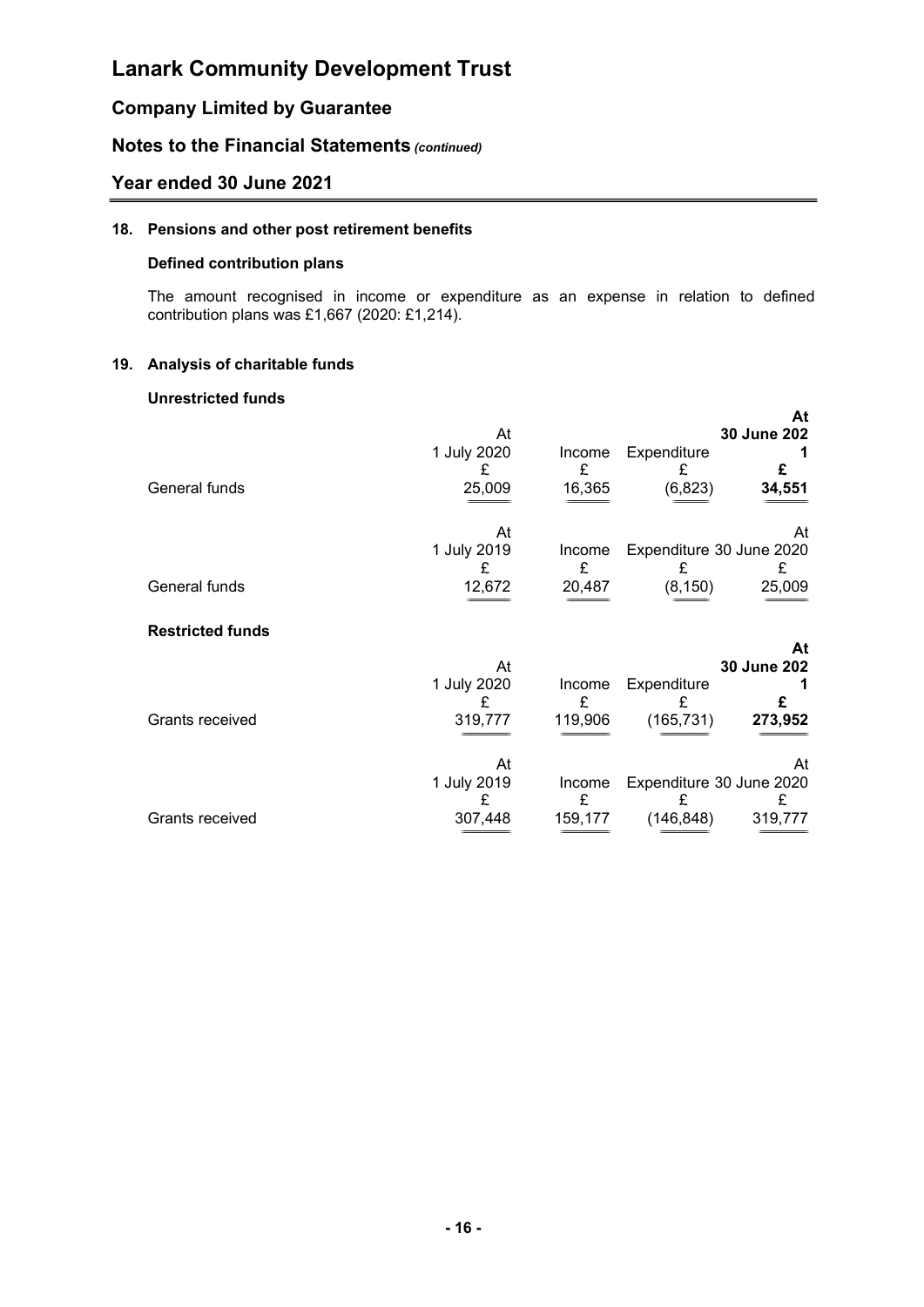## Company Limited by Guarantee

### Notes to the Financial Statements (continued)

### Year ended 30 June 2021

#### 20. Analysis of net assets between funds

|                            | Unrestricted |              | <b>Restricted Total Funds</b> |
|----------------------------|--------------|--------------|-------------------------------|
|                            | <b>Funds</b> | <b>Funds</b> | 2021                          |
|                            | £            | £            | £                             |
| Tangible fixed assets      |              | 218,956      | 218,956                       |
| <b>Current assets</b>      | 34,551       | 56,030       | 90,581                        |
| Creditors less than 1 year |              | (1,034)      | (1, 034)                      |
| <b>Net assets</b>          | 34,551       | 273,952      | 308,503                       |
|                            |              |              |                               |
|                            | Unrestricted | Restricted   | <b>Total Funds</b>            |
|                            | <b>Funds</b> | <b>Funds</b> | 2020                          |
|                            | £            | £            | £                             |
| Tangible fixed assets      |              | 267,131      | 267,131                       |
| Current assets             | 25,009       | 54,159       | 79,168                        |
| Creditors less than 1 year |              | (1, 513)     | (1, 513)                      |
| <b>Net assets</b>          | 25,009       | 319,777      | 344,786                       |
|                            |              |              |                               |

#### 21. General volunteers

 The trust benefits greatly from the involvement and enthusiastic support of its volunteers, who oversee the general running of the charity. In accordance with FRS 102 and the Charities SORP (FRS 102), the economic contribution of general volunteers is not recognised in the accounts.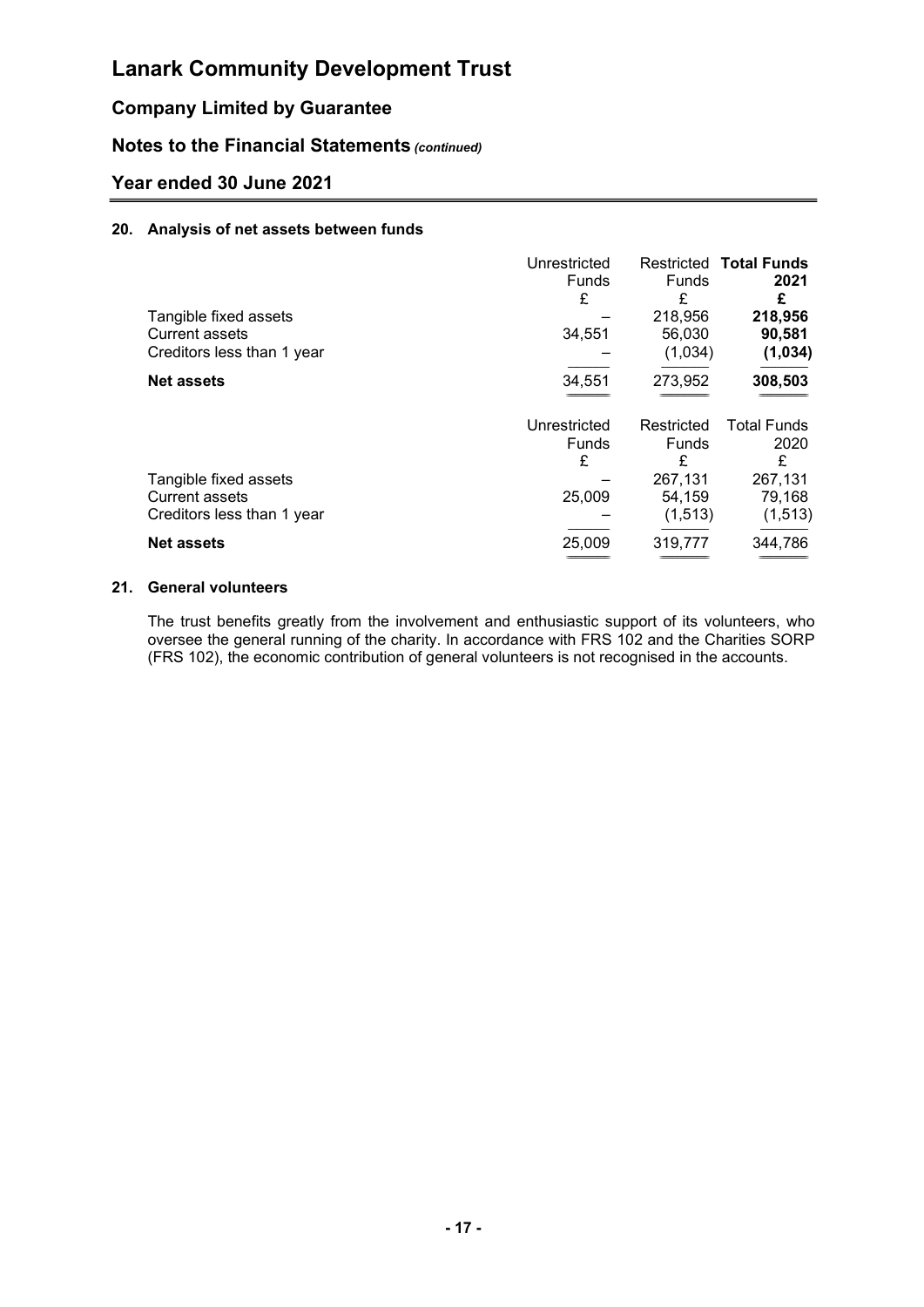Lanark Community Development Trust Company Limited by Guarantee Management Information Year ended 30 June 2021

The following pages do not form part of the financial statements.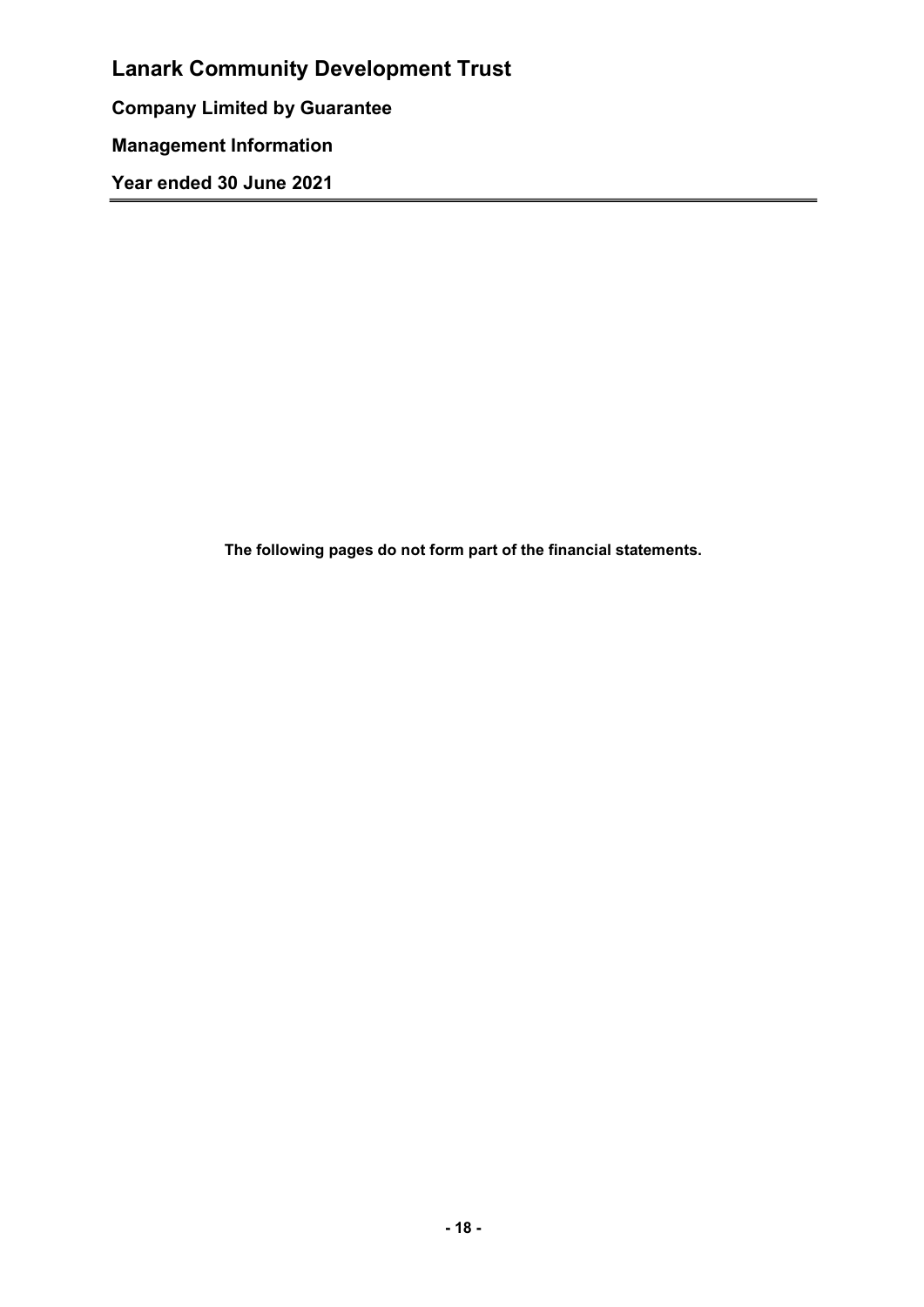## Company Limited by Guarantee

## Detailed Statement of Financial Activities

|                                                        | 2021<br>£        | 2020<br>£         |
|--------------------------------------------------------|------------------|-------------------|
| Income and endowments<br><b>Donations and legacies</b> |                  |                   |
| <b>Friends of Castlebank</b>                           | 1,205            | 1,310             |
| Donations<br>Grants received                           | 20,719<br>97,468 | 48,093<br>123,585 |
|                                                        | 119,392          | 172,988           |
| <b>Charitable activities</b>                           |                  |                   |
| Discover Lanark                                        | 5,333            |                   |
| Other income                                           | 11,546           | 2,835             |
|                                                        | 16,879           | 2,835             |
| <b>Other trading activities</b>                        |                  |                   |
| Fundraising events income                              |                  | 3,840             |
| <b>Total income</b>                                    | 136,271          | 179,663           |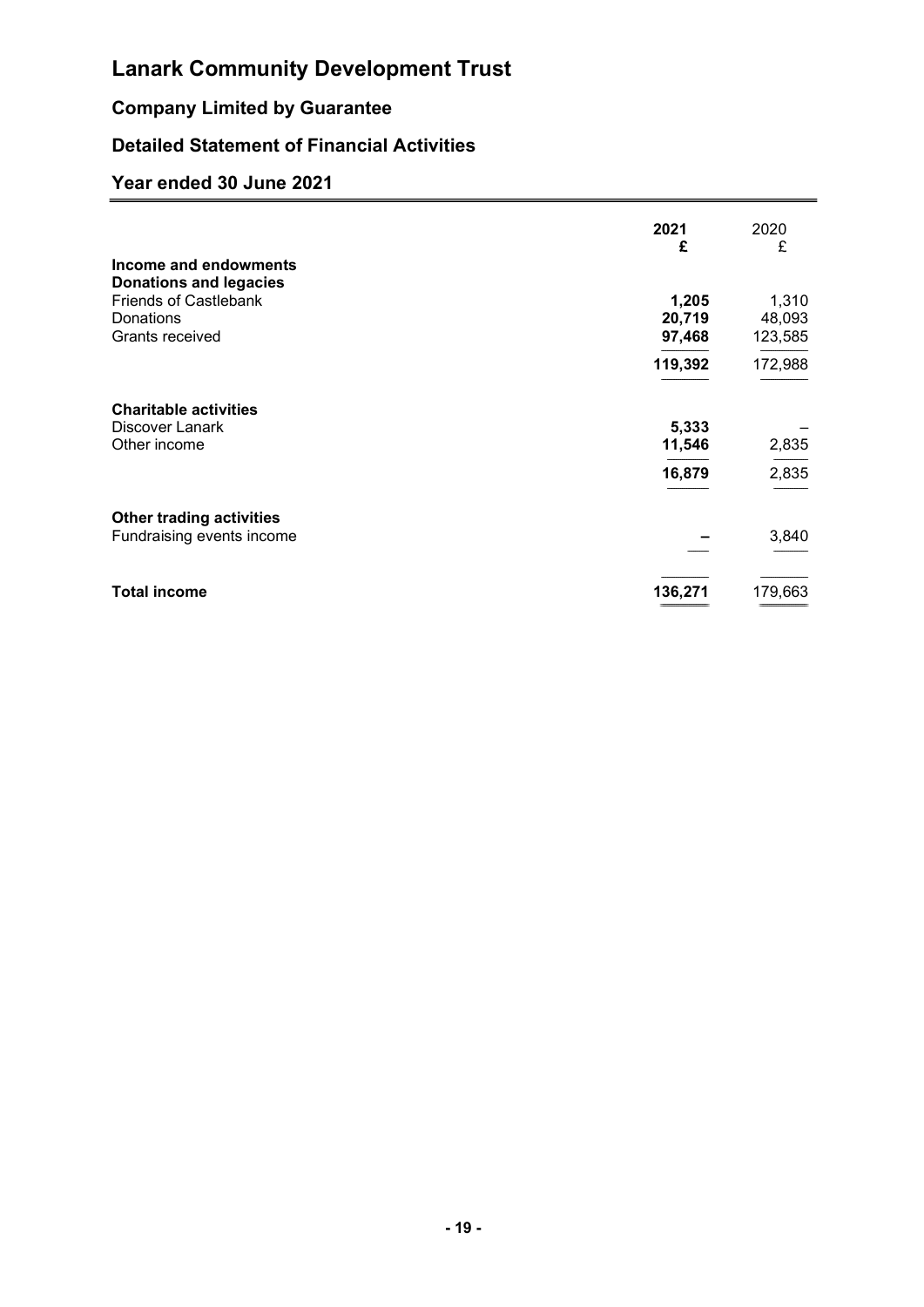## Company Limited by Guarantee

## Detailed Statement of Financial Activities (continued)

|                                             | 2021<br>£ | 2020<br>£ |
|---------------------------------------------|-----------|-----------|
| <b>Expenditure</b>                          |           |           |
| <b>Costs of other trading activities</b>    |           |           |
| Purchases                                   | 407       | 1,087     |
|                                             |           |           |
| <b>Expenditure on charitable activities</b> |           |           |
| Wages and salaries                          | 58,467    | 58,518    |
| <b>Employer's NIC</b>                       | 1,661     | 2,629     |
| Pension costs                               | 1,667     | 1,214     |
| Rent                                        |           | 5,000     |
| Rates and water                             | 663       | 424       |
| Light and heat                              | 806       | 1,349     |
| Repairs and maintenance                     | 2,921     | 1,568     |
| Insurance                                   | 560       | 560       |
| <b>Cleaning expenses</b>                    | 1,299     | 1,177     |
| Motor and travel costs                      | 53        | 430       |
| Legal and professional fees                 | 450       | 1,396     |
| Telephone                                   | 720       | 681       |
| Stationery and postage                      | 759       | 1,799     |
| Depreciation                                | 48,175    | 48,175    |
| Advertising                                 | 665       |           |
| Project development costs                   | 48,613    | 27,192    |
| Website costs                               | 1,180     | 1,360     |
| Computer expenses                           | 3,488     | 438       |
|                                             | 172,147   | 153,910   |
| <b>Total expenditure</b>                    | 172,554   | 154,997   |
| Net (expenditure)/income                    | (36, 283) | 24,666    |